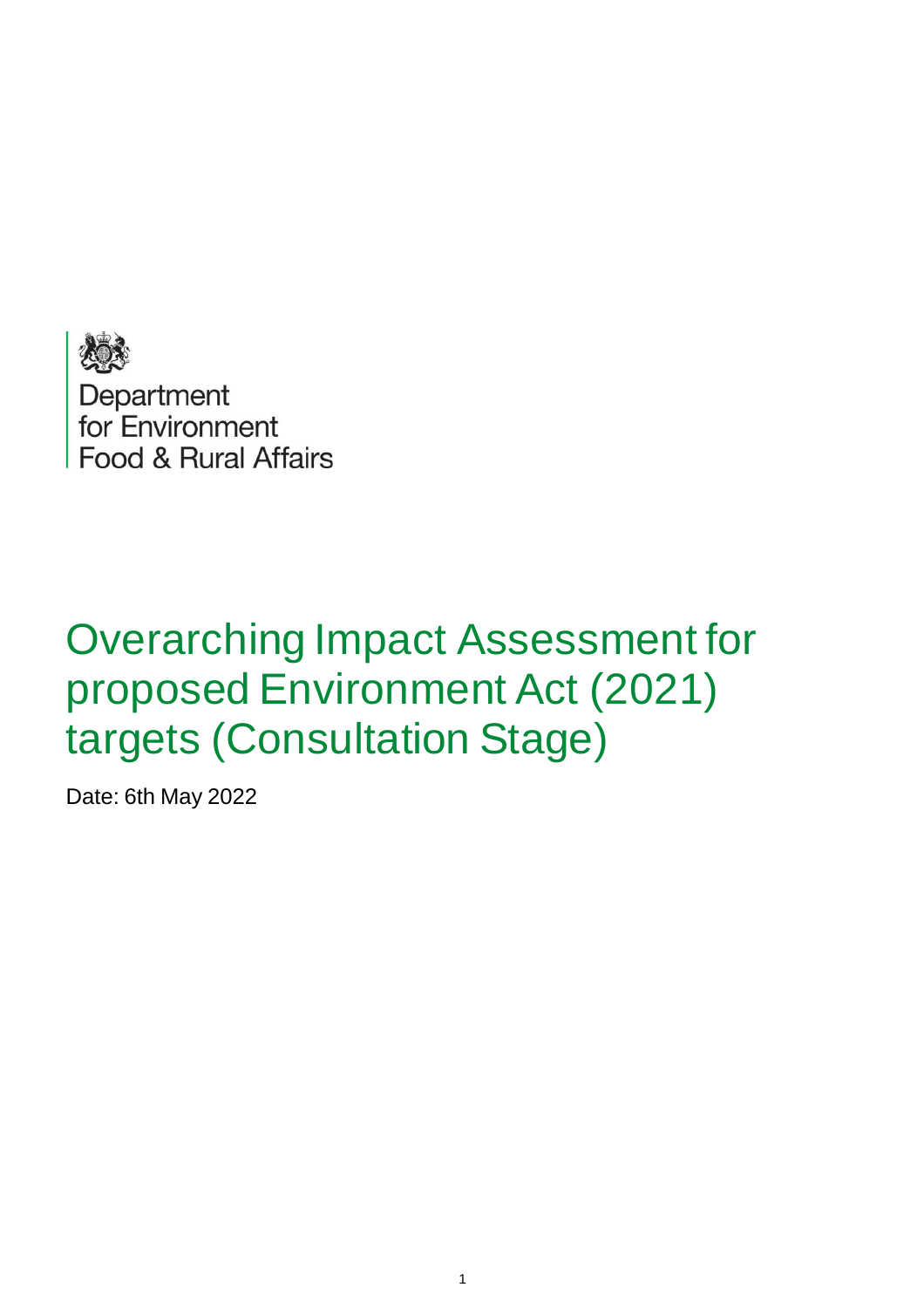|                                                                                                                                                                                                                                                                                                                                                                                                                                                                                                                                                                                                                                                                                                                                                                                                                                                                                                                                                                                                                                                                                                                                                                                                                                                                                                                                                                                                                                                                                                                         | Title: Overarching Impact Assessment for proposed Environment Act<br>(2021) targets (Consultation Stage)                                                                                     |                                                            |               | <b>Impact Assessment (IA)</b>           |                                      |               |  |
|-------------------------------------------------------------------------------------------------------------------------------------------------------------------------------------------------------------------------------------------------------------------------------------------------------------------------------------------------------------------------------------------------------------------------------------------------------------------------------------------------------------------------------------------------------------------------------------------------------------------------------------------------------------------------------------------------------------------------------------------------------------------------------------------------------------------------------------------------------------------------------------------------------------------------------------------------------------------------------------------------------------------------------------------------------------------------------------------------------------------------------------------------------------------------------------------------------------------------------------------------------------------------------------------------------------------------------------------------------------------------------------------------------------------------------------------------------------------------------------------------------------------------|----------------------------------------------------------------------------------------------------------------------------------------------------------------------------------------------|------------------------------------------------------------|---------------|-----------------------------------------|--------------------------------------|---------------|--|
| IA No:                                                                                                                                                                                                                                                                                                                                                                                                                                                                                                                                                                                                                                                                                                                                                                                                                                                                                                                                                                                                                                                                                                                                                                                                                                                                                                                                                                                                                                                                                                                  |                                                                                                                                                                                              |                                                            |               | Date: 06/05/2022                        |                                      |               |  |
| <b>RPC Reference No:</b><br>Lead department or agency: Department for Enviornment, Food,                                                                                                                                                                                                                                                                                                                                                                                                                                                                                                                                                                                                                                                                                                                                                                                                                                                                                                                                                                                                                                                                                                                                                                                                                                                                                                                                                                                                                                |                                                                                                                                                                                              |                                                            |               | <b>Stage: Consultation</b>              |                                      |               |  |
| and Rural Affairs (Defra)                                                                                                                                                                                                                                                                                                                                                                                                                                                                                                                                                                                                                                                                                                                                                                                                                                                                                                                                                                                                                                                                                                                                                                                                                                                                                                                                                                                                                                                                                               |                                                                                                                                                                                              |                                                            |               | <b>Source of intervention: Domestic</b> |                                      |               |  |
| Other departments or agencies: N/A                                                                                                                                                                                                                                                                                                                                                                                                                                                                                                                                                                                                                                                                                                                                                                                                                                                                                                                                                                                                                                                                                                                                                                                                                                                                                                                                                                                                                                                                                      |                                                                                                                                                                                              |                                                            |               | Type of measure: Secondary legislation  |                                      |               |  |
|                                                                                                                                                                                                                                                                                                                                                                                                                                                                                                                                                                                                                                                                                                                                                                                                                                                                                                                                                                                                                                                                                                                                                                                                                                                                                                                                                                                                                                                                                                                         |                                                                                                                                                                                              |                                                            |               | <b>Contact for enquiries:</b>           |                                      |               |  |
|                                                                                                                                                                                                                                                                                                                                                                                                                                                                                                                                                                                                                                                                                                                                                                                                                                                                                                                                                                                                                                                                                                                                                                                                                                                                                                                                                                                                                                                                                                                         |                                                                                                                                                                                              |                                                            |               | environmentaltargets@defra.gov.uk       |                                      |               |  |
|                                                                                                                                                                                                                                                                                                                                                                                                                                                                                                                                                                                                                                                                                                                                                                                                                                                                                                                                                                                                                                                                                                                                                                                                                                                                                                                                                                                                                                                                                                                         | <b>Summary: Intervention and Options</b>                                                                                                                                                     |                                                            |               | <b>RPC Opinion: N/A</b>                 |                                      |               |  |
|                                                                                                                                                                                                                                                                                                                                                                                                                                                                                                                                                                                                                                                                                                                                                                                                                                                                                                                                                                                                                                                                                                                                                                                                                                                                                                                                                                                                                                                                                                                         |                                                                                                                                                                                              | Cost of Preferred (or more likely) Option (in 2019 prices) |               |                                         |                                      |               |  |
| <b>Total Net Present</b>                                                                                                                                                                                                                                                                                                                                                                                                                                                                                                                                                                                                                                                                                                                                                                                                                                                                                                                                                                                                                                                                                                                                                                                                                                                                                                                                                                                                                                                                                                | <b>Business Net Present</b>                                                                                                                                                                  | Net cost to business per                                   |               |                                         | <b>Business Impact Target Status</b> |               |  |
| <b>Social Value</b>                                                                                                                                                                                                                                                                                                                                                                                                                                                                                                                                                                                                                                                                                                                                                                                                                                                                                                                                                                                                                                                                                                                                                                                                                                                                                                                                                                                                                                                                                                     | Value                                                                                                                                                                                        | year                                                       |               |                                         | Not direct regulatory policy         |               |  |
| N/A                                                                                                                                                                                                                                                                                                                                                                                                                                                                                                                                                                                                                                                                                                                                                                                                                                                                                                                                                                                                                                                                                                                                                                                                                                                                                                                                                                                                                                                                                                                     | N/A                                                                                                                                                                                          | N/A                                                        |               |                                         |                                      |               |  |
| What is the problem under consideration? Why is government action or intervention necessary?<br>The government made a commitment in the 25 Year Environment Plan to leave the natural environment in a<br>better place than they found it. Government intervention through targets (and the policies put in place to<br>achieve them) will help overcome market failures including the inadequate provision of public goods (where<br>non-rivalry and non-excludability mean many aspects of the natural environment is underprovided without<br>government intervention), negative externalities (where environmental costs and benefits often accrue to third<br>parties in economic transactions in ways that are not fully reflected in market prices leading to<br>overconsumption) and incomplete information (where government intervention is required to ensure<br>information is available to overcome inefficient decision-making on environmental matters).<br>What are the policy objectives of the action or intervention and the intended effects?<br>The Environment Act 2021 gives the power and duty to set long-term, legally binding environmental targets.<br>The Government targets are intended to set a strong mechanism to deliver long-term environmental<br>outcomes building upon progress towards achieving the 25 Year Environment Plan. A robust framework for<br>developing the targets has been used to ensure they are specific, measurable, achievable, realistic and time<br>bound. |                                                                                                                                                                                              |                                                            |               |                                         |                                      |               |  |
| What policy options have been considered, including any alternatives to regulation? Please justify preferred<br>option (further details in Evidence Base)<br>The Environment Act 2021 places a duty on government to achieve targets; target statutory instruments will<br>detail the end date and the objectively measurable standard that the long-term targets must achieve. The<br>policies needed to achieve the targets will follow, therefore there are no immediate direct costs to business.<br>To estimate the potential impact of the targets, each target Impact Assessment has assessed illustrative<br>pathways to achieving the targets – combining policy levers and regulation. The 'do nothing' option would<br>mean that no environmental targets would be introduced. However, the Environment Act 2021 requires<br>government to set a minimum of six targets to be laid before Parliament as Statutory Instruments by 31<br>October 2022. The preferred option is to put in place targets above the minimum required.                                                                                                                                                                                                                                                                                                                                                                                                                                                                             |                                                                                                                                                                                              |                                                            |               |                                         |                                      |               |  |
| Will the policy be reviewed? Yes.<br>If applicable, set review date: Environmental Improvement Plan cycle.                                                                                                                                                                                                                                                                                                                                                                                                                                                                                                                                                                                                                                                                                                                                                                                                                                                                                                                                                                                                                                                                                                                                                                                                                                                                                                                                                                                                              |                                                                                                                                                                                              |                                                            |               |                                         |                                      |               |  |
|                                                                                                                                                                                                                                                                                                                                                                                                                                                                                                                                                                                                                                                                                                                                                                                                                                                                                                                                                                                                                                                                                                                                                                                                                                                                                                                                                                                                                                                                                                                         | Is this measure likely to impact on international trade and investment?                                                                                                                      |                                                            |               | Yes / No                                |                                      |               |  |
| Are any of these organisations in scope?                                                                                                                                                                                                                                                                                                                                                                                                                                                                                                                                                                                                                                                                                                                                                                                                                                                                                                                                                                                                                                                                                                                                                                                                                                                                                                                                                                                                                                                                                |                                                                                                                                                                                              |                                                            | Micro:<br>Yes | Small:<br>Yes                           | Medium:<br>Yes                       | Large:<br>Yes |  |
| Traded:<br>Non-traded:<br>What is the CO <sub>2</sub> equivalent change in greenhouse gas emissions?<br>(Million tonnes CO <sub>2</sub> equivalent)<br>N/A<br>N/A                                                                                                                                                                                                                                                                                                                                                                                                                                                                                                                                                                                                                                                                                                                                                                                                                                                                                                                                                                                                                                                                                                                                                                                                                                                                                                                                                       |                                                                                                                                                                                              |                                                            |               |                                         |                                      |               |  |
|                                                                                                                                                                                                                                                                                                                                                                                                                                                                                                                                                                                                                                                                                                                                                                                                                                                                                                                                                                                                                                                                                                                                                                                                                                                                                                                                                                                                                                                                                                                         | I have read the Impact Assessment and I am satisfied that, given the available evidence, it represents a<br>reasonable view of the likely costs, benefits and impact of the leading options. |                                                            |               |                                         |                                      |               |  |

Signed by the responsible SELECT SIGNATORY: Date: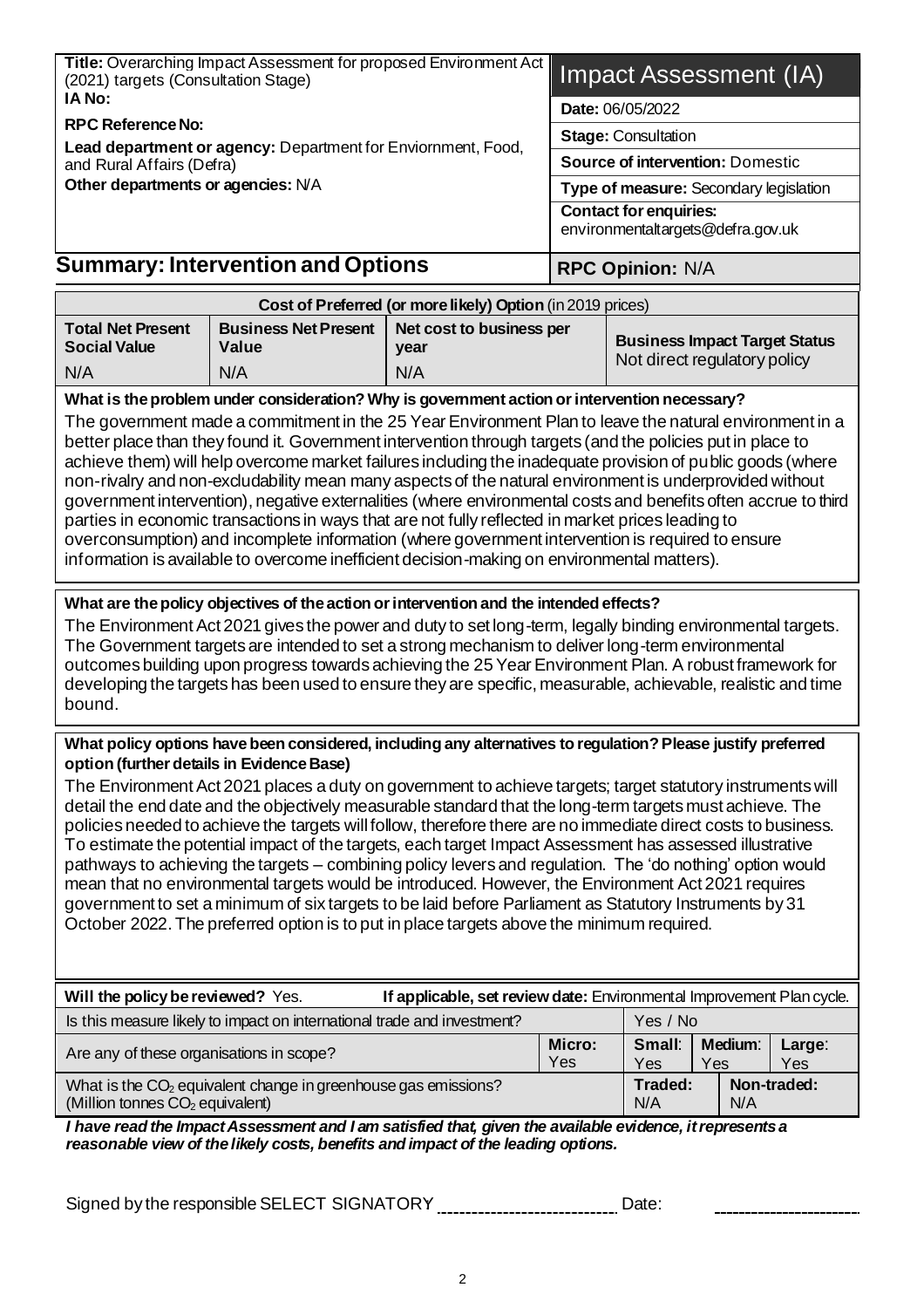# **Summary: Analysis & Evidence** Policy Option 1

**Description:** 

#### **FULL ECONOMIC ASSESSMENT**

| FULL ECONOMIC ASSESSMENT<br><b>Price Base</b>                                                                                                                                                                                                                                                                                                                                                                                                                                                                                                                                                                                                                                                                                   | <b>PV Base</b>                                                                                                                                                                                                                                                                                                                                                                                                                                                                            |                                                      | <b>Time Period</b>                                                                          |          |                                                              | Net Benefit (Present Value (PV)) (£m)   |                                                                                                                                                                                                                            |
|---------------------------------------------------------------------------------------------------------------------------------------------------------------------------------------------------------------------------------------------------------------------------------------------------------------------------------------------------------------------------------------------------------------------------------------------------------------------------------------------------------------------------------------------------------------------------------------------------------------------------------------------------------------------------------------------------------------------------------|-------------------------------------------------------------------------------------------------------------------------------------------------------------------------------------------------------------------------------------------------------------------------------------------------------------------------------------------------------------------------------------------------------------------------------------------------------------------------------------------|------------------------------------------------------|---------------------------------------------------------------------------------------------|----------|--------------------------------------------------------------|-----------------------------------------|----------------------------------------------------------------------------------------------------------------------------------------------------------------------------------------------------------------------------|
| Year 2019                                                                                                                                                                                                                                                                                                                                                                                                                                                                                                                                                                                                                                                                                                                       | <b>Year 2020</b>                                                                                                                                                                                                                                                                                                                                                                                                                                                                          |                                                      | Years N/A                                                                                   | Low: N/A |                                                              | High: N/A                               | <b>Best Estimate: N/A</b>                                                                                                                                                                                                  |
| COSTS (£m)                                                                                                                                                                                                                                                                                                                                                                                                                                                                                                                                                                                                                                                                                                                      |                                                                                                                                                                                                                                                                                                                                                                                                                                                                                           | <b>Total Transition</b><br>(Constant Price)<br>Years |                                                                                             |          | <b>Average Annual</b><br>(excl. Transition) (Constant Price) | <b>Total Cost</b><br>(Present Value)    |                                                                                                                                                                                                                            |
| Low                                                                                                                                                                                                                                                                                                                                                                                                                                                                                                                                                                                                                                                                                                                             |                                                                                                                                                                                                                                                                                                                                                                                                                                                                                           |                                                      | N/A                                                                                         |          |                                                              | N/A                                     | N/A                                                                                                                                                                                                                        |
| High                                                                                                                                                                                                                                                                                                                                                                                                                                                                                                                                                                                                                                                                                                                            |                                                                                                                                                                                                                                                                                                                                                                                                                                                                                           |                                                      | N/A                                                                                         |          |                                                              | N/A                                     | N/A                                                                                                                                                                                                                        |
| <b>Best Estimate</b>                                                                                                                                                                                                                                                                                                                                                                                                                                                                                                                                                                                                                                                                                                            |                                                                                                                                                                                                                                                                                                                                                                                                                                                                                           |                                                      | N/A                                                                                         |          |                                                              | N/A                                     | N/A                                                                                                                                                                                                                        |
|                                                                                                                                                                                                                                                                                                                                                                                                                                                                                                                                                                                                                                                                                                                                 | Description and scale of key monetised costs by 'main affected groups'<br>The individual impact assessments set out illustrative costs for the target area. These can be found in the<br>annex. These are based on indicative policy pathways which may not be the chosen route to achieve the<br>targets. The costs will be borne by a range of actors depending on the policy pathway chosen. It is unlikely<br>that the costs will fall disproportionately on small/micro enterprises. |                                                      |                                                                                             |          |                                                              |                                         |                                                                                                                                                                                                                            |
|                                                                                                                                                                                                                                                                                                                                                                                                                                                                                                                                                                                                                                                                                                                                 | Other key non-monetised costs by 'main affected groups'<br>The costs are illustrative as the policy pathways to achieve long-term targets are subject to change and are<br>still highly uncertain. However, when new policies are brought in to help deliver targets, they will be subject to<br>their own impact assessments and the costs on those affected assessed.                                                                                                                   |                                                      |                                                                                             |          |                                                              |                                         |                                                                                                                                                                                                                            |
| <b>BENEFITS (£m)</b>                                                                                                                                                                                                                                                                                                                                                                                                                                                                                                                                                                                                                                                                                                            |                                                                                                                                                                                                                                                                                                                                                                                                                                                                                           |                                                      | <b>Total Transition</b><br>(Constant Price)<br>(excl. Transition) (Constant Price)<br>Years |          | <b>Average Annual</b>                                        | <b>Total Benefit</b><br>(Present Value) |                                                                                                                                                                                                                            |
| Low                                                                                                                                                                                                                                                                                                                                                                                                                                                                                                                                                                                                                                                                                                                             |                                                                                                                                                                                                                                                                                                                                                                                                                                                                                           |                                                      | N/A                                                                                         |          |                                                              | N/A                                     | N/A                                                                                                                                                                                                                        |
| High                                                                                                                                                                                                                                                                                                                                                                                                                                                                                                                                                                                                                                                                                                                            |                                                                                                                                                                                                                                                                                                                                                                                                                                                                                           |                                                      | N/A                                                                                         |          |                                                              | N/A                                     | N/A                                                                                                                                                                                                                        |
| <b>Best Estimate</b>                                                                                                                                                                                                                                                                                                                                                                                                                                                                                                                                                                                                                                                                                                            |                                                                                                                                                                                                                                                                                                                                                                                                                                                                                           |                                                      | N/A                                                                                         |          | N/A                                                          |                                         | N/A                                                                                                                                                                                                                        |
| Description and scale of key monetised benefits by 'main affected groups'<br>Where possible, benefits have been monetised using the Enabling Natural Capital Approach (ENCA)<br>framework. The majority of the benefits are in the form of the provision of public goods, which benefits<br>society as a whole and helps mitigate market failures. There are also significant health benefits, especially<br>with the air quality targets.<br>Other key non-monetised benefits by 'main affected groups'<br>Although benefits have been monetised as far as possible, due to the nature of public goods and the wide<br>range of benefits that these targets will achieve, has not been possible to prescribe all of these with |                                                                                                                                                                                                                                                                                                                                                                                                                                                                                           |                                                      |                                                                                             |          |                                                              |                                         |                                                                                                                                                                                                                            |
| monetary values. Therefore, there are significant non-monetised benefits that will benefit society. For<br>example, only a partial monetised assessment of benefits has been possible for terrestrial biodiversity. The<br>additional benefits of mental health, education, noise reduction and more have not been quantified.<br>Moreover, there are significant co-benefits across the targets which it has not been possible to quantify at<br>this stage.                                                                                                                                                                                                                                                                   |                                                                                                                                                                                                                                                                                                                                                                                                                                                                                           |                                                      |                                                                                             |          |                                                              |                                         |                                                                                                                                                                                                                            |
|                                                                                                                                                                                                                                                                                                                                                                                                                                                                                                                                                                                                                                                                                                                                 | N/A<br>Key assumptions/sensitivities/risks<br>Discount rate (%)                                                                                                                                                                                                                                                                                                                                                                                                                           |                                                      |                                                                                             |          |                                                              |                                         |                                                                                                                                                                                                                            |
| possible.                                                                                                                                                                                                                                                                                                                                                                                                                                                                                                                                                                                                                                                                                                                       |                                                                                                                                                                                                                                                                                                                                                                                                                                                                                           |                                                      |                                                                                             |          |                                                              |                                         | The broad scope of the targets, different evidence bases and uncertainty around future policies means that<br>the analysis is not directly comparable across the targets. Analysis across target areas is consistent where |

#### **BUSINESS ASSESSMENT (Option 1)**

| Direct impact on business (Equivalent Annual) £m: |                      |      | Score for Business Impact Target (qualifying |
|---------------------------------------------------|----------------------|------|----------------------------------------------|
| Costs:                                            | <b>Benefits: N/A</b> | Net: | provisions only) £m:                         |
|                                                   |                      |      |                                              |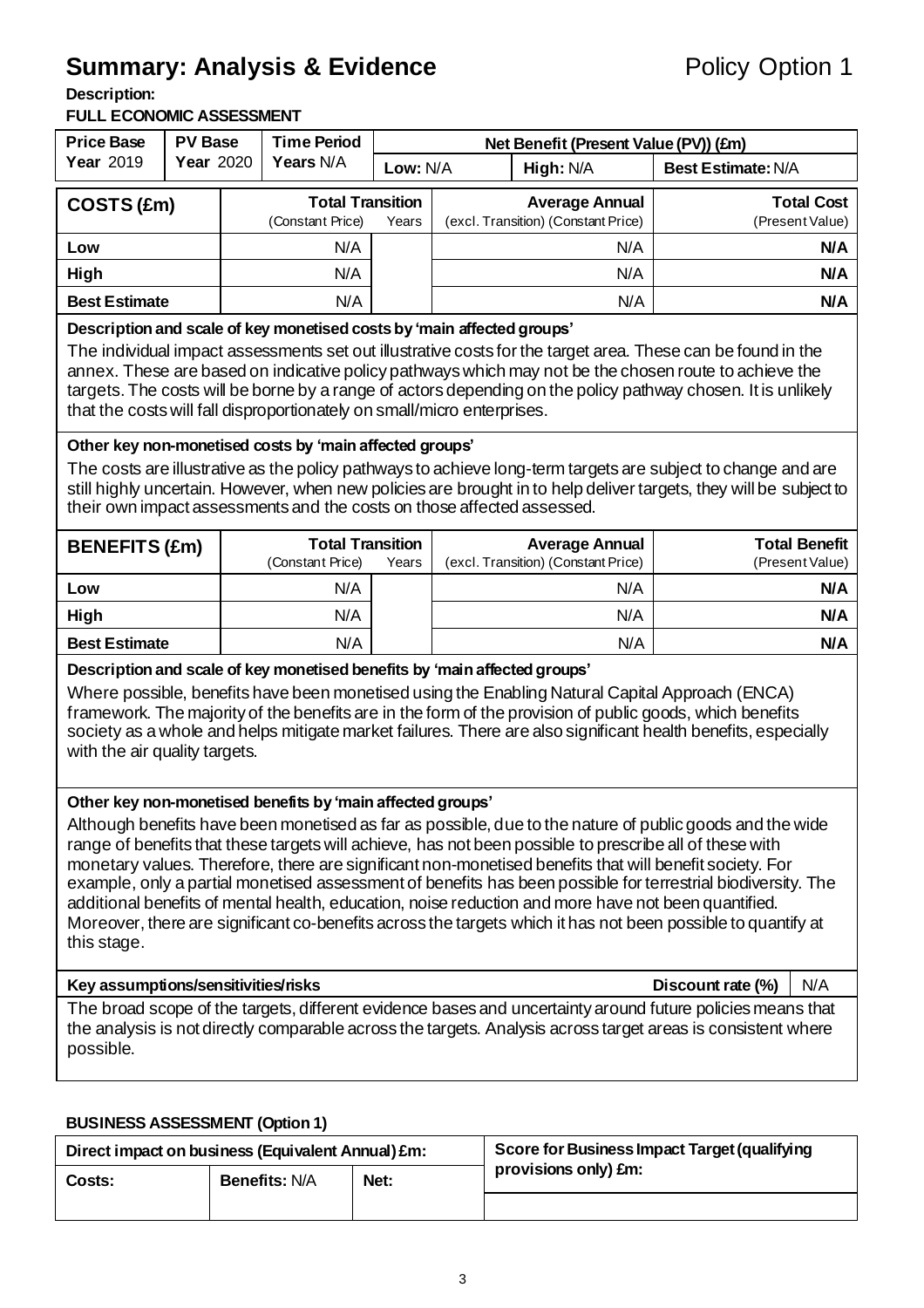# **Contents**

| 3. Rationale and evidence to justify the level of analysis used in the impact assessment .10 |  |
|----------------------------------------------------------------------------------------------|--|
|                                                                                              |  |
|                                                                                              |  |
|                                                                                              |  |
| 5.1. Creating Environmental Markets, Boosting Green Finance and Levelling Up  13             |  |
|                                                                                              |  |
|                                                                                              |  |
| 7. Summary and preferred option with description of implementation plan  18                  |  |
|                                                                                              |  |
|                                                                                              |  |
|                                                                                              |  |
|                                                                                              |  |
|                                                                                              |  |
|                                                                                              |  |
|                                                                                              |  |
| 9.7. Sectors that might need to engage to help achieve the proposed targets 26               |  |
|                                                                                              |  |
|                                                                                              |  |
|                                                                                              |  |
|                                                                                              |  |
|                                                                                              |  |
|                                                                                              |  |
|                                                                                              |  |
|                                                                                              |  |
|                                                                                              |  |
|                                                                                              |  |
|                                                                                              |  |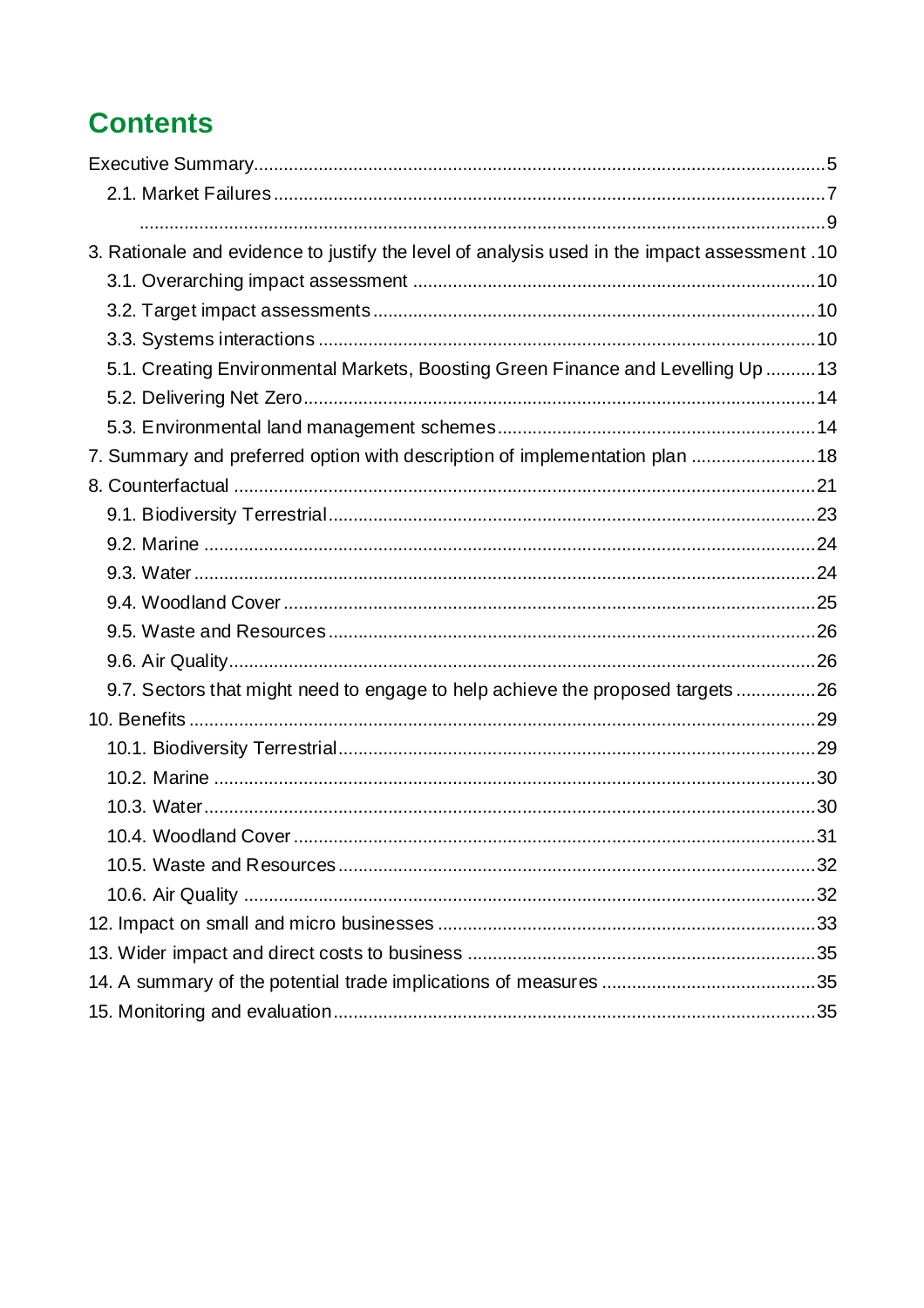# <span id="page-4-0"></span>**Executive Summary**

This overarching Impact Assessment (IA) is **not** a traditional IA. It outlines the approach taken across the six impact assessments from the areas in which environmental targets are proposed and is largely qualitative. The individual IAs outline and appraise potential policy pathways and regulatory provisions that could be taken to achieve the proposed targets and include more quantitative information. These potential policy pathways are indicative and will not necessarily be the actions taken.

The Annex to the targets public consultation<sup>1</sup> includes the criteria and principles that have been applied in developing targets. Since August 2020, Defra's statutory advisors and wider evidence partners have helped develop scientific evidence to underpin proposed targets<sup>2</sup>. Expert Groups have provided bespoke guidance on evidence processes and best available evidence. The preferred option is to implement the proposed suite of targets with significant co-benefits that help to combat the market failures that are currently present in the natural environment. The targets will help achieve HMG priorities such as Net Zero, Levelling Up and the development of environmental markets.

The Enabling Natural Capital Approach (ENCA) is adopted in the analysis. The actions needed to achieve the environmental targets will fall across the economy and society with the benefits flowing from the provision of public goods and reductions in externalities which can be enjoyed by all.

This document provides the economic analysis that has informed the targets public consultation<sup>3</sup>.

<sup>1</sup> [https://consult.defra.gov.uk/natural-environment-policy/consultation-on-environmental-](https://consult.defra.gov.uk/natural-environment-policy/consultation-on-environmental-targets/supporting_documents/Environment%20Targets%20Public%20Consultation.pdf)

[targets/supporting\\_documents/Environment Targets Public Consultation.pdf](https://consult.defra.gov.uk/natural-environment-policy/consultation-on-environmental-targets/supporting_documents/Environment%20Targets%20Public%20Consultation.pdf)

<sup>2</sup> [Consultation on environmental targets -](https://consult.defra.gov.uk/natural-environment-policy/consultation-on-environmental-targets/) Defra - Citizen Space

<sup>3</sup> Consultation on environmental targets - Defra - Citizen Space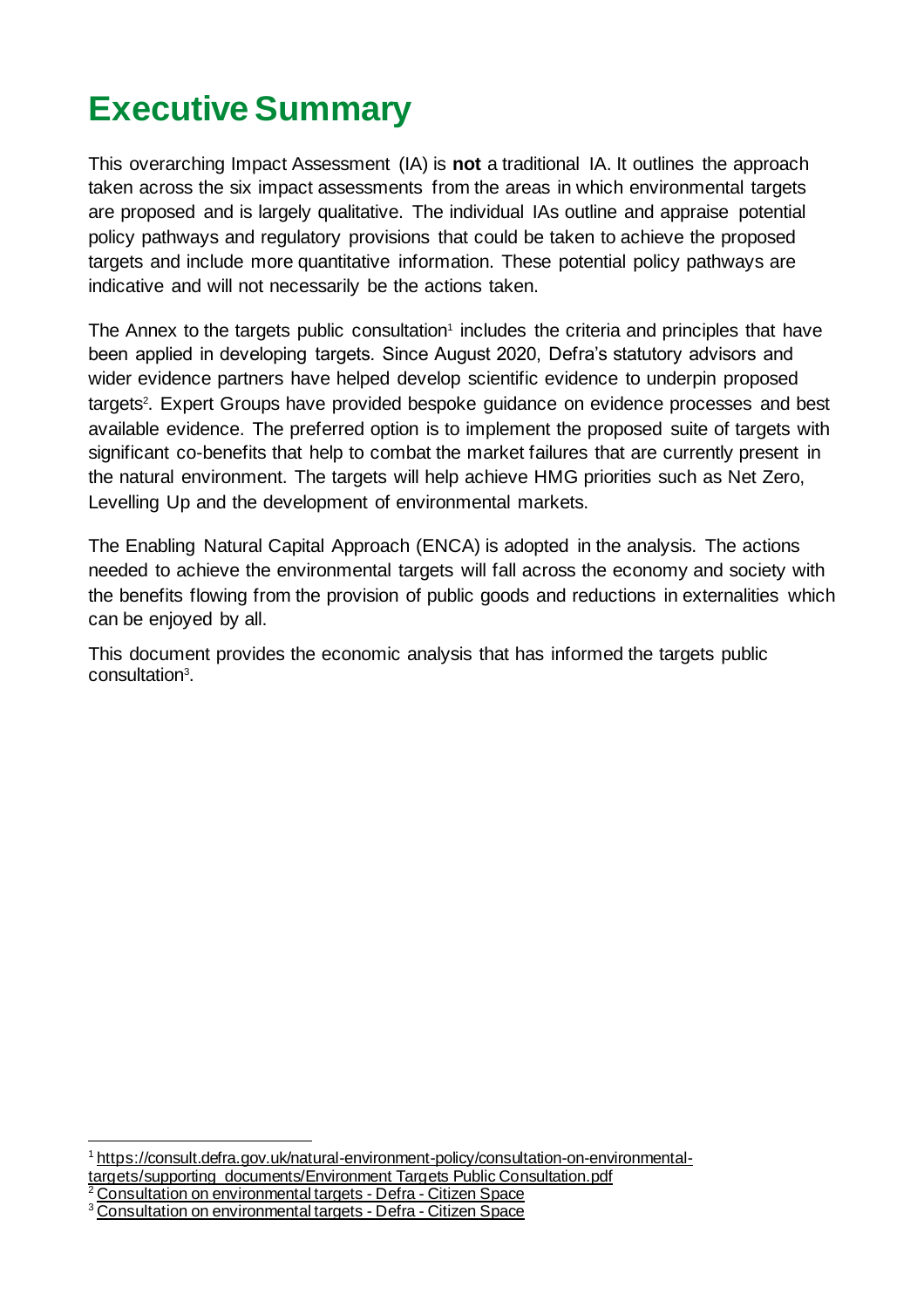# **1. Problem under Consideration**

The Environment Act 2021 (referred to from now on as the Act) allows for long-term targets to be set regarding any matter which relates to the natural environment, or people's enjoyment of it. It requires government to set at least one target for each of the four priority areas: air quality, biodiversity, water, waste reduction and resource efficiency. It also requires targets to be set for fine particulate matter (PM2.5) and species abundance. These targets need to be laid before Parliament by 31 October 2022.

The UK has a range of existing environmental commitments, some of which are from retained EU law, which will remain in place. Targets will complement the existing legislative landscape but there are gaps in mechanisms to drive improvements and improve the state of our environment. These include some of the greatest threats and pressures to the natural environment and are seen in declines in biodiversity (including marine), water quality, woodland cover, air quality as well as pressures on natural resources.

To address these gaps, legally binding targets are being proposed that would deliver action to overcome the pressures. Targets over and above the minimum required are being considered to address the level of action that is considered necessary. Additional targets, beyond the minimum, are being considered in biodiversity, water, marine and woodland cover.

This IA sets out the approach taken to the analysis supporting the first suite of long-term targets. Each target proposal was developed using the best available evidence. The Annex to the target consultation<sup>4</sup> includes the criteria and principles that have been applied in developing targets. Since August 2020, Defra's statutory advisors and wider evidence partners have helped develop scientific evidence to underpin proposed targets<sup>5</sup>. Expert Groups have provided bespoke guidance on evidence processes and best available evidence.

Each target area has its own IA which are annexed to this document. This document sets out the overarching rationale to target setting, how it fits with wider government priorities, how the targets have been assessed and the analytical approaches.

<sup>&</sup>lt;sup>4</sup> [Environment Targets Public Consultation.pdf \(defra.gov.uk\)](https://consult.defra.gov.uk/natural-environment-policy/consultation-on-environmental-targets/supporting_documents/Environment%20Targets%20Public%20Consultation.pdf)

<sup>5</sup> [Consultation on environmental targets -](https://consult.defra.gov.uk/natural-environment-policy/consultation-on-environmental-targets/) Defra - Citizen Space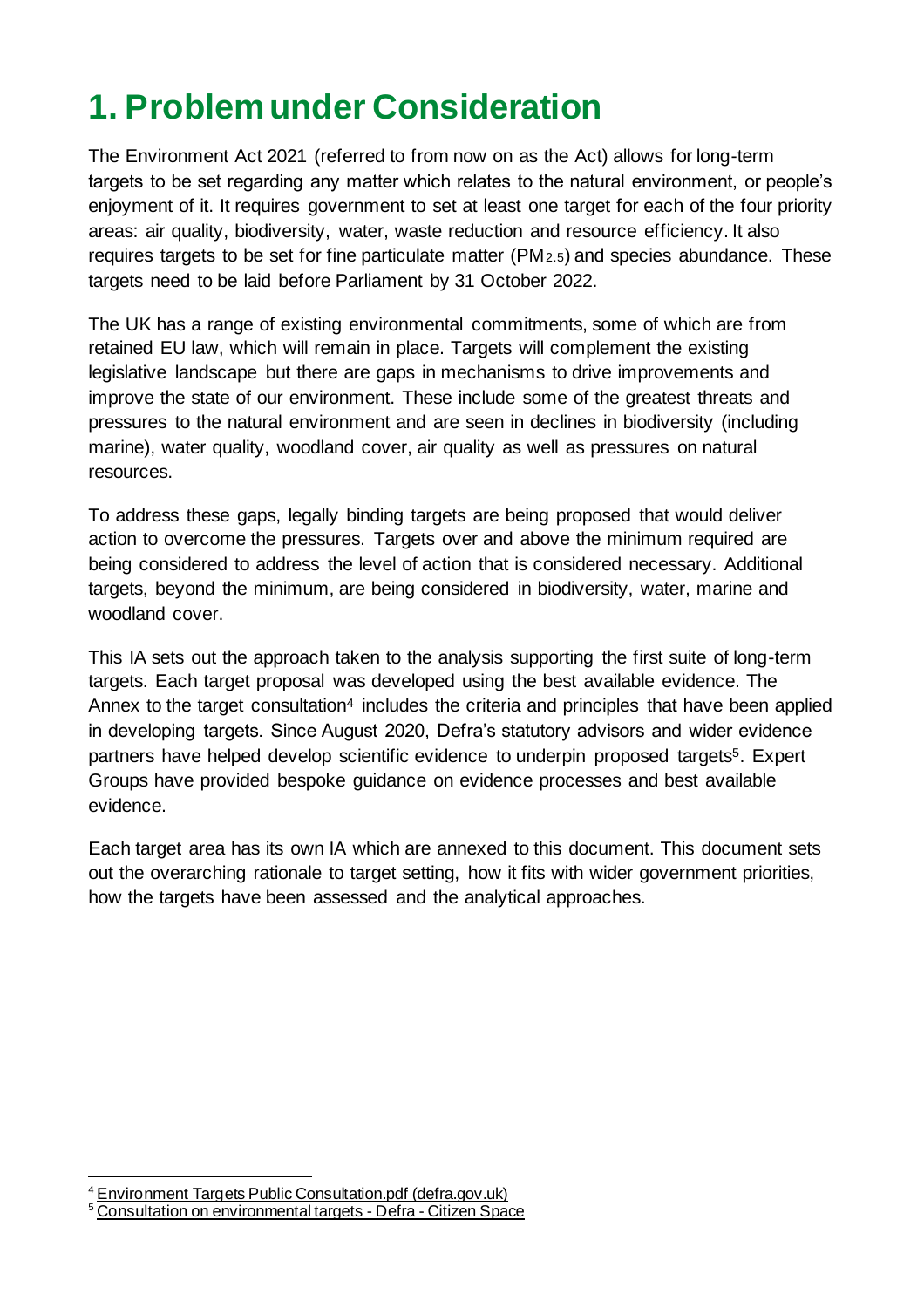# **2. Rationale for Intervention**

The scientific and economic case for tackling biodiversity loss, climate change and environmental risks to public health is clear. The accelerating impact of climate change is of significant public concern, as is the damage to nature with species loss, habitat erosion and the disappearance of wildlife. Our natural environment provides many benefits through ecosystem services, from clean air and water to healthy soils and pollination. If natural capital is not maintained and invested in, then the ecosystem services may no longer provide the same benefits which could lead to increased costs, including in maintaining water and food security. The economic rationale for intervention in maintaining our natural capital was set out clearly in the Dasgupta Review.

New legally binding targets will help deliver the government's manifesto commitment to deliver the most ambitious environmental programme of any country on earth. It is part of the wider government response to the clear and scientific evidence, and growing public demand, for a step-change in environmental protection and recovery.

When the targets are set in statute, they will become a key vehicle for delivering the vision set out in the 25 Year Environment Plan, setting a new domestic framework for environmental governance.

The targets aim to help create a more sustainable and resilient economy and enhance well-being and quality of life. They will give clear direction and enable, engage and empower citizens, local government, and businesses to deliver environmental outcomes.

## <span id="page-6-0"></span>**2.1. Market Failures**

The rationale for government intervention to tackle market failures in the natural environment is well established. A market failure occurs when the free market is unable to efficiently distribute goods and services within the economy. As set out in the 2021 Dasgupta Review:

*Nature's worth to society – the true value of the various goods and services it provides – is not reflected in market prices because much of it is open to all at no monetary charge. These pricing distortions have led us to invest relatively more in other assets, such as produced capital, and underinvest in our natural assets. Moreover, aspects of Nature are mobile; some are invisible, such as in the soils; and many are silent. These features mean that the effects of many of our actions on ourselves and others – including our descendants – are hard to trace and go unaccounted for, giving rise to widespread 'externalities' and making it hard for markets to function well<sup>6</sup> .*

There are numerous market failures associated with the environment that require government intervention. The main three for the target areas are negative externalities, public goods and imperfect information. Although these are the most apparent market

 $6$  The Economics of Biodiversity: The Dasgupta Review – Headline Messages, page 2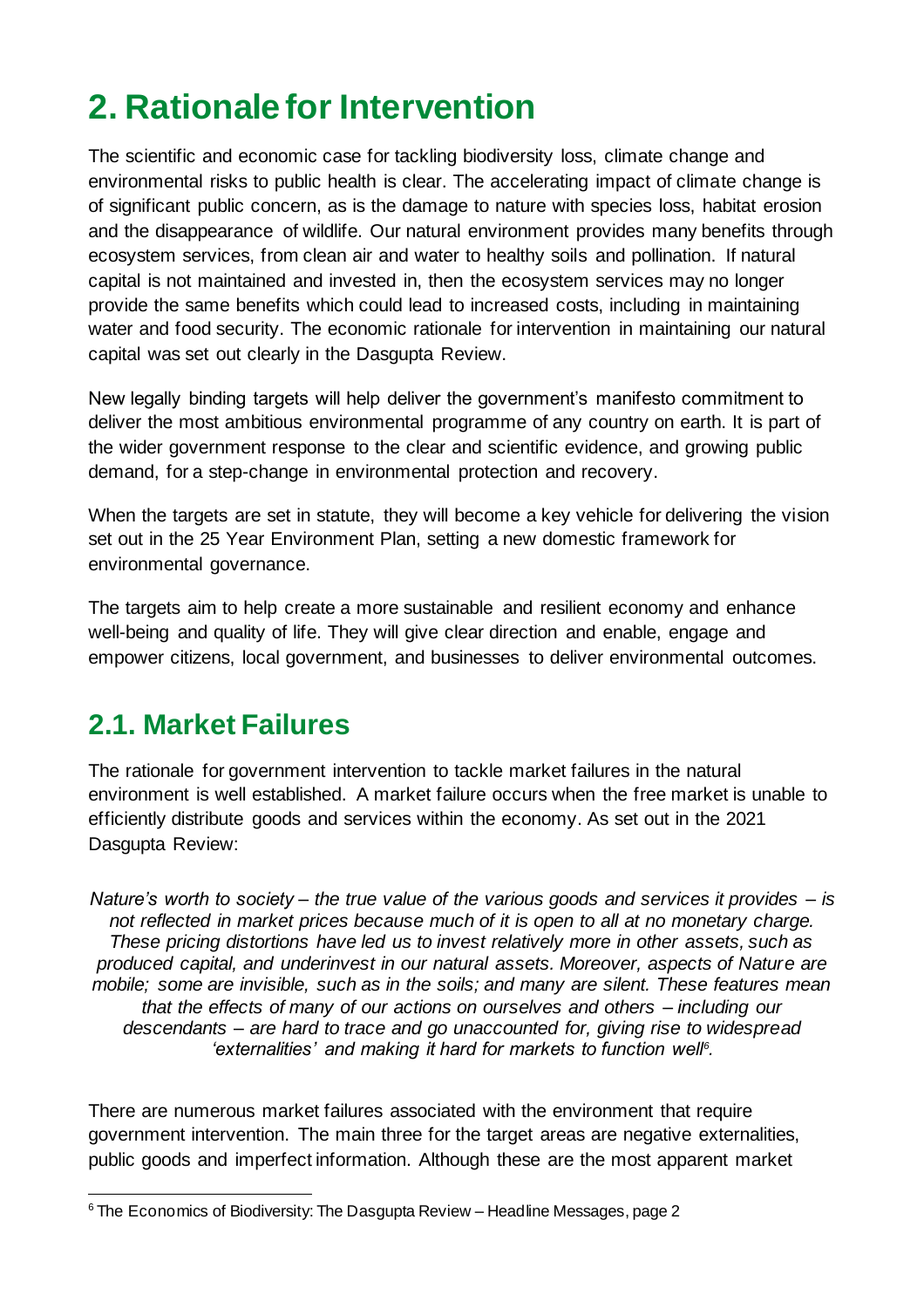failures, individual targets may address other market failures. For more information about the specific nature of the market failures for each target area, please refer to the individual target impact assessments.

- **Negative Externalities:** These occur when an activity imposes costs or produces benefits for economic agents not directly involved in the transaction. For example, pollution not covered by regulation may be profitable for a perpetrator but impose real costs on others who are not directly involved. This external cost is not accounted for in prices, nor is the third-party compensated. Therefore, there is no incentive for the actor to change their actions to improve the wellbeing of the third party. For example, an individual not recycling can lead to additional waste going to landfill, which may not impose a cost on the individual but can impose costs on third parties, such as landfill sites, through expenditure on additional resources to manage waste. This, in turn could have an impact on local ecosystems and plant growth.
- **Public Goods:** Are non-rivalrous and non-excludable. Non-excludability means you can't stop people benefiting from a good, while non-rivalry makes it inefficient to exclude anyone. This results in under provision of public goods as providers are unable to charge. Many aspects of the environment can be described as public goods. For instance, clean air. When provided it is unavoidably available to all. It is non-excludable in supply and once provided, it matters little how many people enjoy it. It is therefore non-rivalrous in demand. These features make it impossible for clean air to be supplied by the market.
- **Imperfect Information:** Well-functioning markets require buyers and sellers to both have perfect information about what is on offer and about the other transactions occurring in the market in terms of both quality and price. An imbalance in the information available is known as information asymmetry and creates an unfair advantage in the side that possesses it. The environmental effect of consumption is often difficult and complicated to understand. Individuals consuming certain goods may be unaware of the environmental costs associated with their consumption. This, in turn, will lead to overconsumption of environmentally harmful goods. For example, with waste there may be insufficient information available for consumers to be aware of the detrimental environmental impacts of the packaging of products.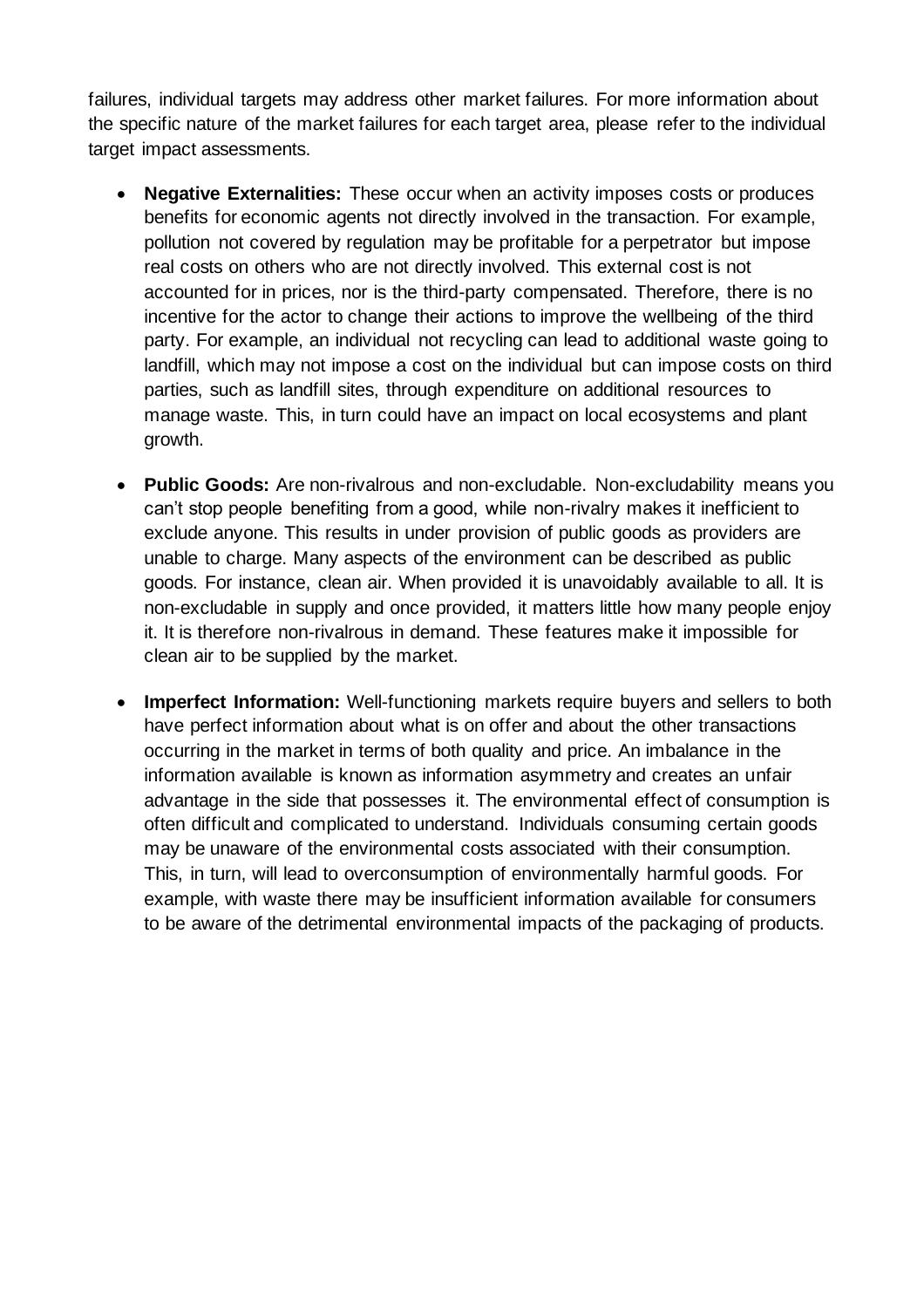|                                  | <b>Biodiversity</b><br>-land | <b>Marine</b> | <b>Water</b><br><b>Quality</b> | <b>Woodland</b><br><b>Cover</b> | <b>Waste and</b><br><b>Resources</b> | <b>Air Quality</b> |
|----------------------------------|------------------------------|---------------|--------------------------------|---------------------------------|--------------------------------------|--------------------|
| <b>Negative</b><br>externalities | N                            | $\mathcal{N}$ | V                              | N                               | V                                    | $\mathcal{N}$      |
| <b>Public goods</b>              | $\sqrt{ }$                   | $\mathcal{N}$ | $\mathcal{N}$                  | $\mathcal{N}$                   |                                      | $\mathcal{L}$      |
| Imperfect<br>information         | $\mathcal{N}$                | $\mathcal{N}$ | V                              | $\sqrt{ }$                      | V                                    | $\sqrt{ }$         |

#### <span id="page-8-0"></span>**Table 1: Summary of the market failures in each target areas**

Targets are an important mechanism for helping to tackle market failures around externalities, public goods and imperfect information. Firstly, they place a statutory obligation on government for achieving the targets – ensuring that policies are put in place to tackle the market failures. Secondly, they give a clear public signal of what the government is seeking to achieve and by when – allowing sectors to adapt and support in an effective and efficient way. Over time and with the right mechanisms established certain targets may also allow the direct internalisation of costs through the development of markets such as has been done for carbon.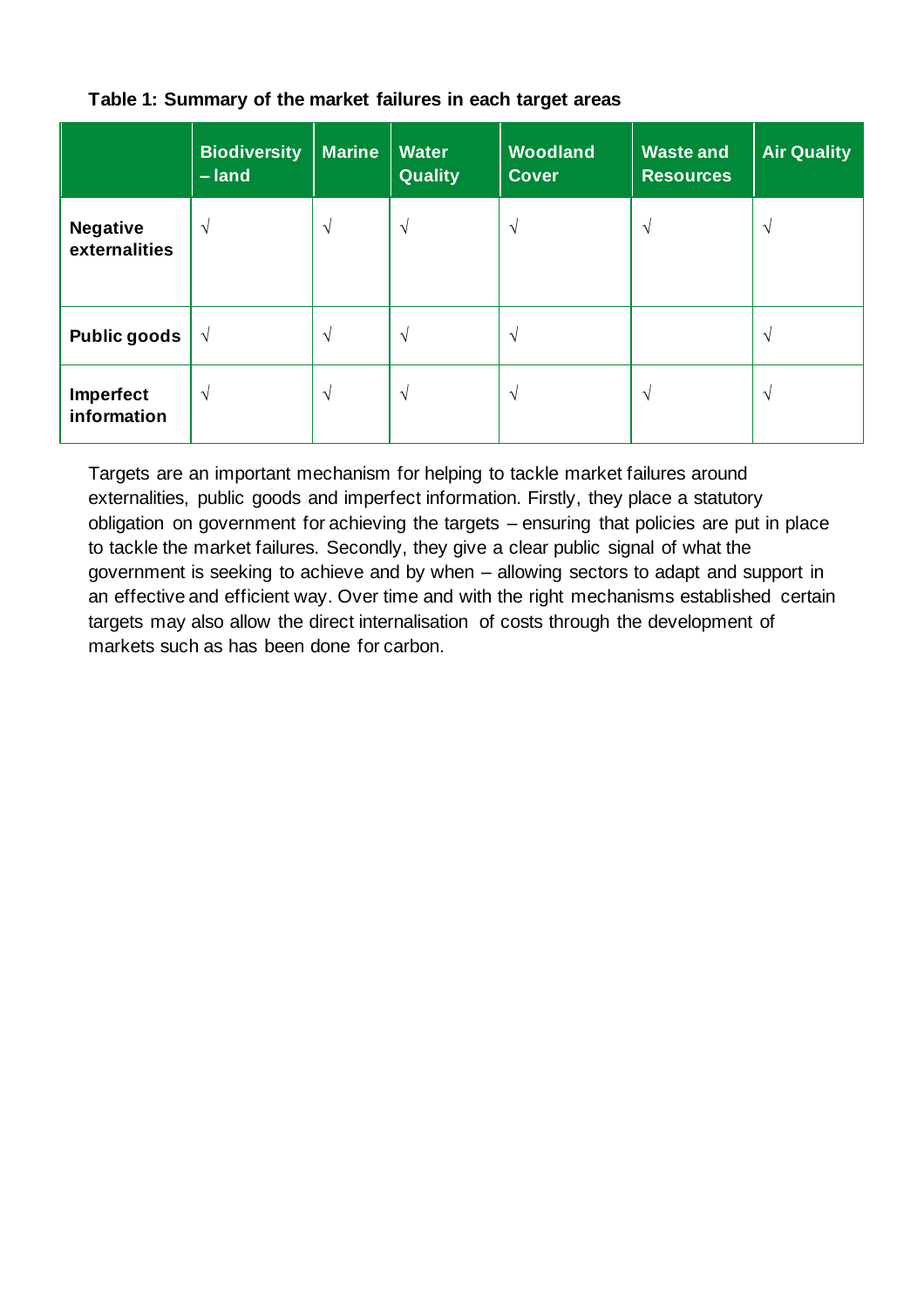# <span id="page-9-0"></span>**3. Rationale and evidence to justify the level of analysis used in the impact assessment**

This is an overarching IA which is accompanied by detailed impact assessment for each of the targets as annexes.

# <span id="page-9-1"></span>**3.1. Overarching impact assessment**

This overarching impact assessment sets out the approach taken for analysis that has informed development of the proposed first suite of Environment Act targets. A consistent analytical process across target areas has been followed as far as possible, supported by complex and detailed analysis undertaken within each target area. Given the diverse nature of the target areas and the underpinning evidence base (differing in terms of approach, counterfactuals, complexity, completeness, and uncertainty about future policies), the analysis cannot be aggregated. As such this overarching impact assessment takes a wider perspective across the suite of targets at a strategic level, supported by explanation and qualitative analysis.

#### <span id="page-9-2"></span>**3.2. Target impact assessments**

Each target area IA sets out the costs and benefits for target achievement as far as it is possible, but the long-term nature and uncertainty around the evidence means that the certainty and accuracy of these assessments varies. The IAs each assume a set of potential policy pathways or actions to achieve the targets and base the assessment of the costs and benefits achieving the targets on those. As the final achievement of targets are far in the future, these are indicative, illustrative and the level of uncertainty is high. Not establishing fixed policy pathways at this stage allows future governments to amend approaches to ensure that the most effective and efficient polices are put in place to achieve the targets. Interim targets of up to five years will provide a trajectory towards long-term targets and allow for an ongoing assessment of whether government is on track to meet them. Costs and benefits are expected to be refined over time, with costs potentially changing; for example, this could be a result of new technology emerging or the future impacts of climate change. Further impact assessments will be developed as policies are developed and brought forward to deliver targets.

## <span id="page-9-3"></span>**3.3. Systems interactions**

The environment is a complex system in which a wide variety pressures and activities have multiple impacts. By considering environmental targets as a suite, it is possible to understand how each area will interface with others, as well as identify where synergies or trade-offs might exist.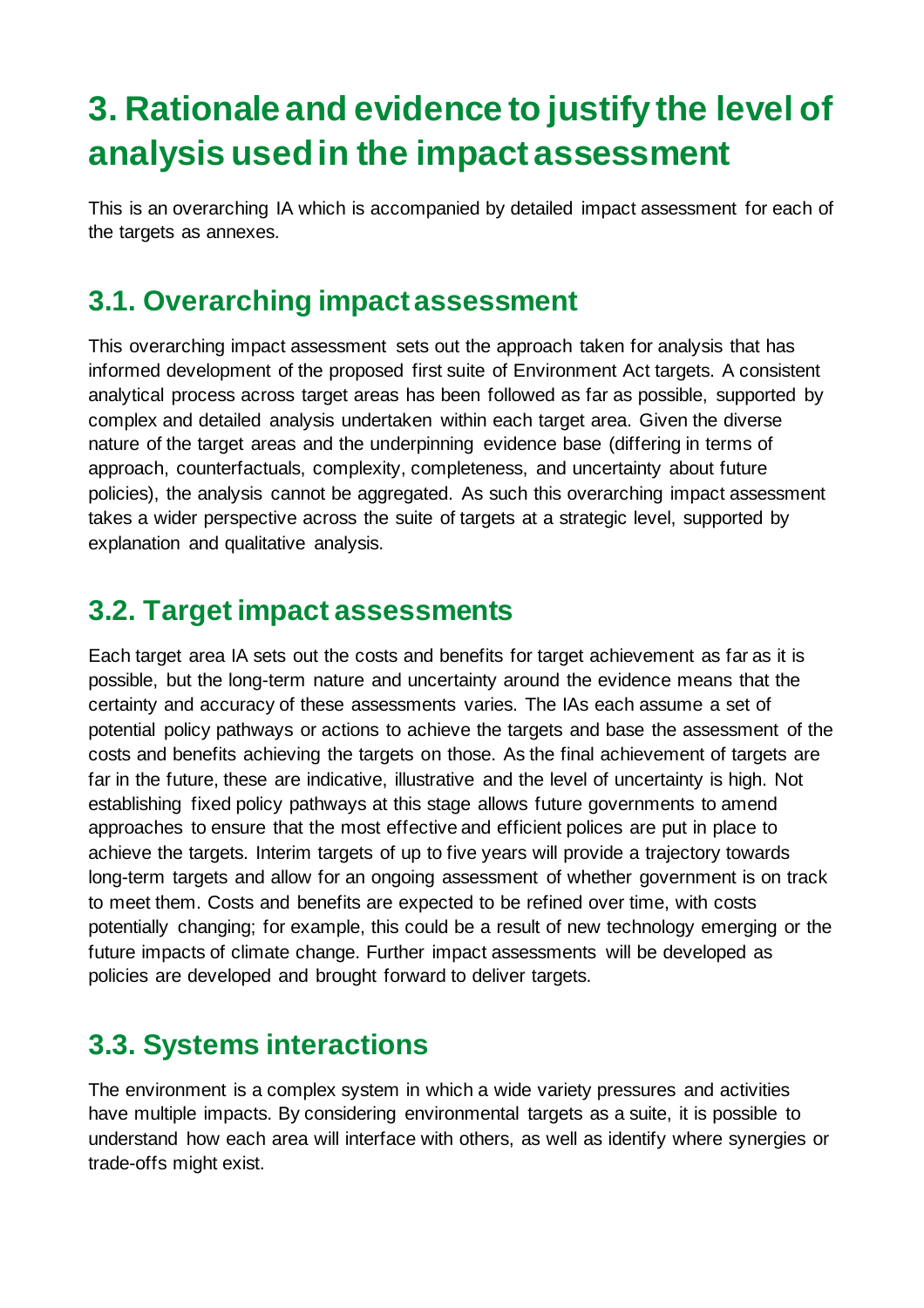System interactions have been a key part of the analysis and development of the targets. Through analysis of the desired or expected outcomes of specific potential policy options, experts mapped where they would interact with other priorities. These included outcomes from across the 25 Year Environment Plan, wider Defra priorities and other crossgovernment objectives.

The mapping demonstrated that there were numerous shared outcomes, helping identify where multiple targets would be either greater than the sum of their parts or more achievable through a shared pathway. Similarly, it helped identify where interactions could result in negative impacts on other priorities, allowing consideration to minimise or remove perverse outcomes.

A systems approach provides a clear advantage to improving the environment as a whole as it provides insight into how each aspect will interplay with others. It also identifies that each area has an important and functional part to play. This approach helps to limit potential double-counting of costs and benefits and helps ensure impact assessments accurately account for the costs and benefits of their illustrative policy pathways.

The approach sought to limit double-counting by adopting an approach where the target area that bears the cost also counts the benefits in its analysis. In practice, due to the complexity of the analysis it has not been possible to remove all potential double counting. This is another reason why the impact assessments have not been aggregated together.

One area where systems approaches give helpful insights is in relation to how to consider the role of land and its use in the delivery of the suite of targets. Through voluntary measures, the new legislative framework, established under the Environment Act 2021, will result in more strategic consideration of these challenges. The Environmental Improvement Plan and Local Nature Recovery Strategies will inform the actions of Public Authorities and land managers, whilst new delivery mechanisms including Environment Land Management and Biodiversity Net Gain provide financial incentives.

Other proposed targets will lead to environmental outcomes that flow from changes in how land managers and farmers choose to use their land, for example, improvements to water quality or the increase in species abundance. The coordinated delivery of multifunctional landscapes will deliver multiple benefits. By realising synergies and carefully managing trade-offs, coordinated approaches across the targets to how best deliver will help achieve outcome-based targets. They will also help to manage other government priorities related to land including sustainable development and food production.

For more information on the systems interaction work, please refer to the evidence reports<sup>7</sup> accompanying the consultation.

<sup>&</sup>lt;sup>7</sup> [Consultation on environmental targets -](https://consult.defra.gov.uk/natural-environment-policy/consultation-on-environmental-targets/) Defra - Citizen Space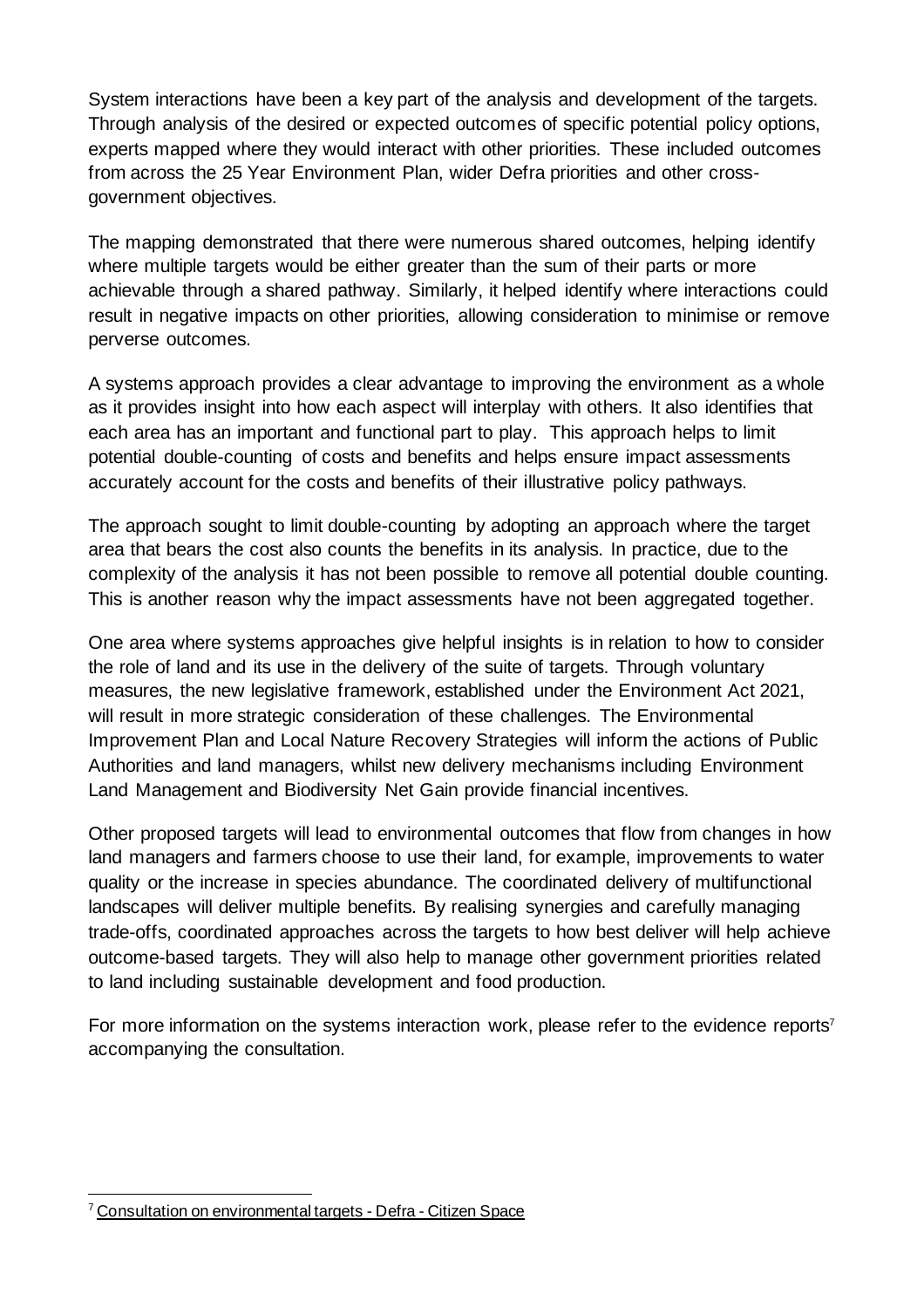# **4. Description of options considered**

This overarching impact assessment, and the individual impact assessments for the specific target areas, consider options around the scope and ambition of targets rather than an alternative range of policy interventions to achieve improvements in the natural environment. A range of potential policy pathways to achieve the targets have been considered to assess the achievability of the proposed targets.

The proposed targets have been designed to deliver environmental outcomes in the areas where there are some of the greatest pressures. That is why targets beyond the legal minimum required under the Act are being considered, with additional proposals on: biodiversity, water, marine and woodland cover.

In determining which are the most appropriate targets, analysis was undertaken of the existing regulatory landscape, identifying where more action is needed to realise the environmental improvement required. It has considered where a target (rather than any other policy intervention) might play a valuable role in achieving that improvement.

Legally binding targets in and of themselves will not result in the improvements required to the natural environment. They do, however, provide a strong accountable, legislative framework which will hold successive governments to account to ensure policies are implemented to achieve them. They also provide certainty in terms of ambition and timescale to the sectors who will have to act to ensure their achievement, enabling investment.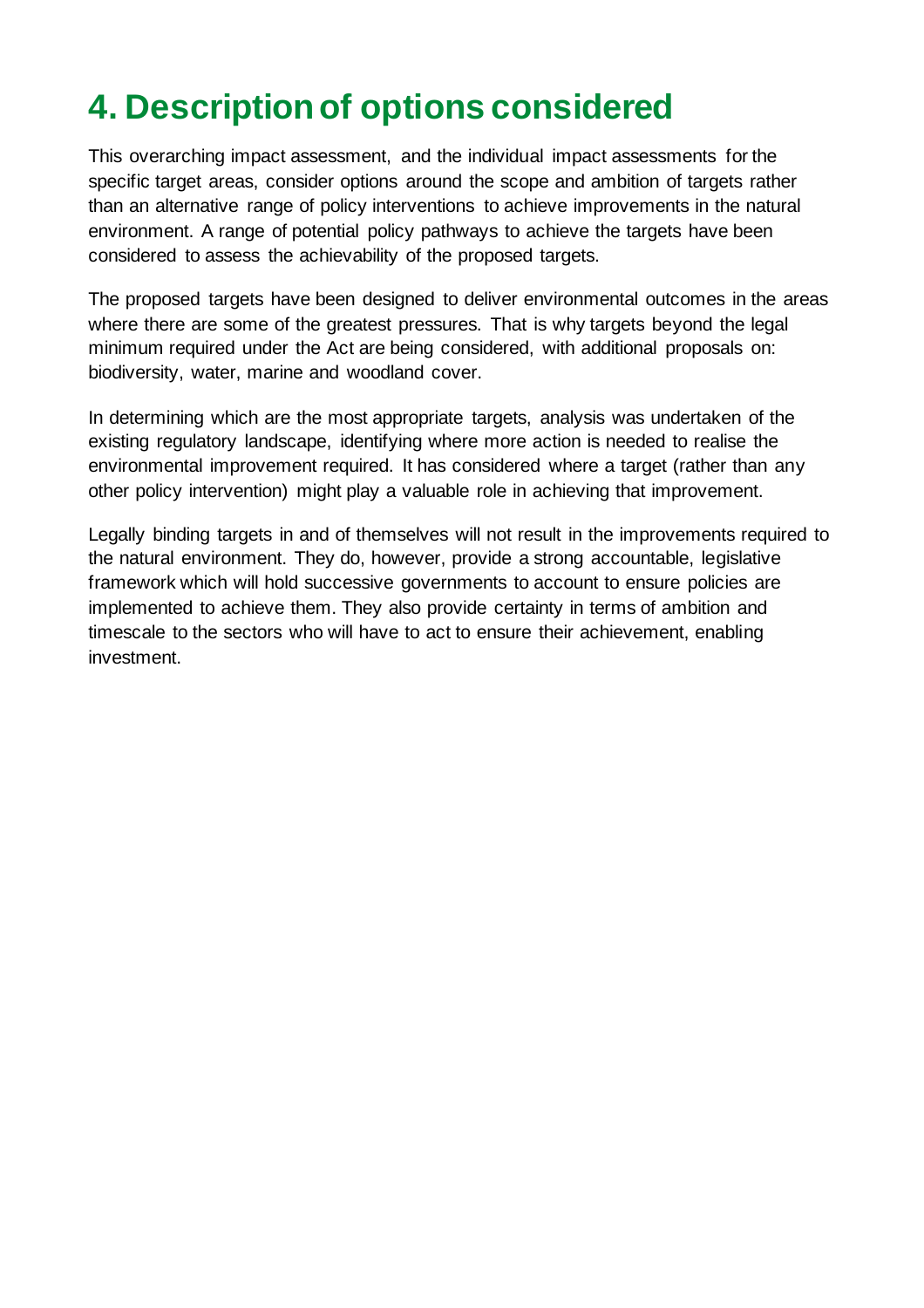# **5. Policy objectives**

Overall, the targets will help deliver our government commitment to leave the environment in a better state than we inherited it. They will contribute to achieving the goals of the 25 Year Environment Plan. These include:

- Clean air
- Clean and plentiful water
- Natural resources
- Minimising waste
- Thriving plants and wildlife
- Mitigating and adapting to climate change
- The targets will help deliver across these goals and across broader government objectives.

## <span id="page-12-0"></span>**5.1. Creating Environmental Markets, Boosting Green Finance and Levelling Up**

In recognition of the role of markets in tacking environmental challenges, the government has set a new objective to raise at least £500 million in private finance to support nature's recovery every year by 2027 in England, increasing to more than £1bn by 2030. Government has been working with the Financing UK Nature Recovery Coalition to understand how to scale up private finance for nature, within a robust framework for highintegrity new markets for ecosystem services that ensures real improvements are delivered for nature.

Well-designed targets for environmental outcomes will be a key part of this framework. Targets, such as those set out in this impact assessment are an important tool for driving private investment (alongside regulation for example), because they provide long-term signal to investors. Over time, we will establish if additional mechanisms allow us to translate these signals into private sector contributions towards environmental targets. Over time, we will establish if additional mechanisms allow us to translate these signals into private sector contributions towards environmental targets.

Biodiversity Net Gain, introduced within the Act, will provide a mechanism to enable developers in England to deliver biodiversity gains by channelling investment into nature recovery. Similar mechanisms could be extended across other sectors to enable our economy to support our environmental targets.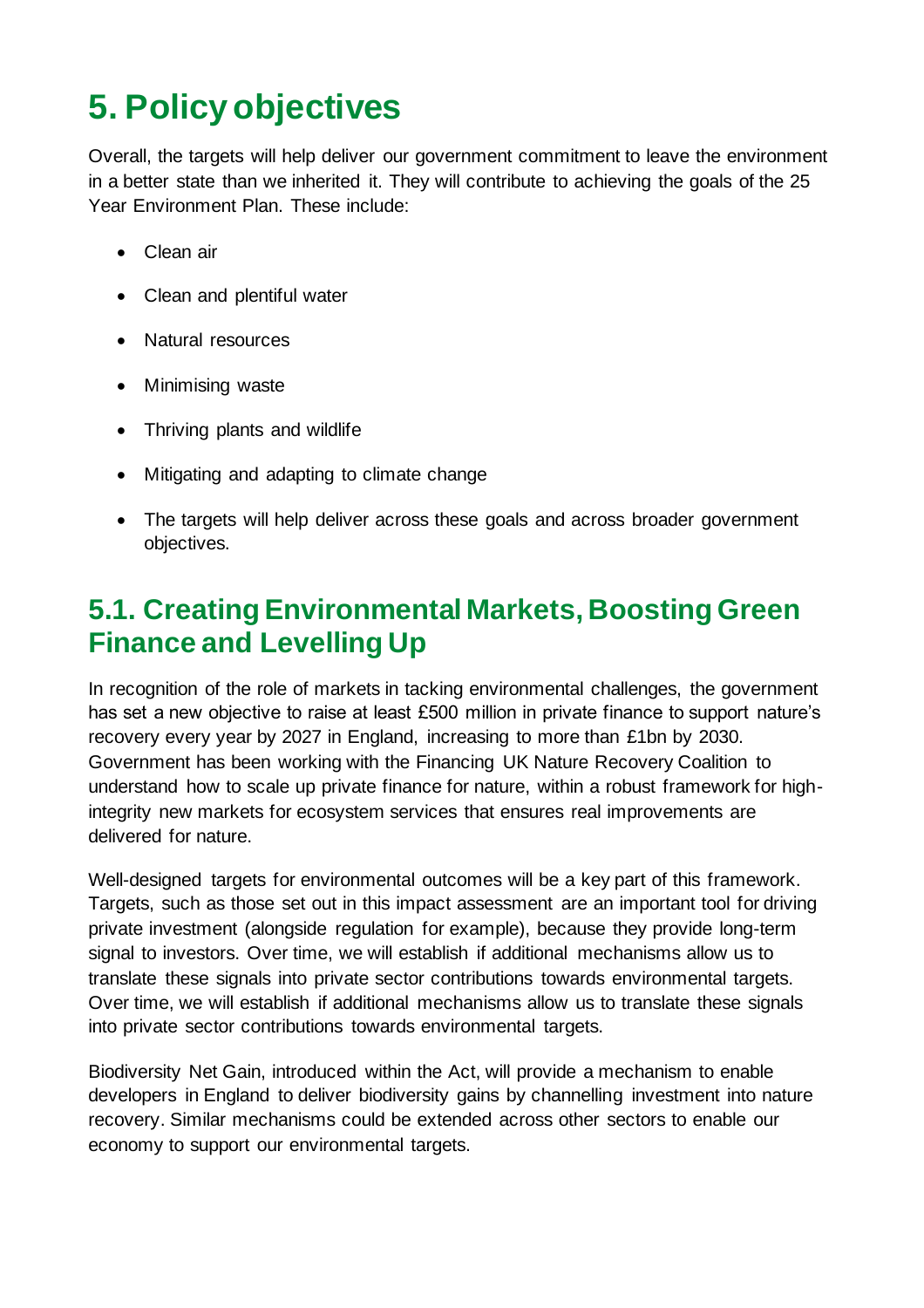The development of these markets and the boost in finance will create jobs and stimulate innovation in green technology, consequently aiding key themes of the Levelling Up White Paper<sup>8</sup>, such as growing the private sector.

# <span id="page-13-0"></span>**5.2. Delivering Net Zero**

The proposed legally binding targets are aligned with and have a key role to play in delivering the government's Net Zero Strategy, helping to drive a systemic transformation across the UK economy. They will contribute to efforts to reduce greenhouse gas emissions in a number of our sectors - agriculture, waste, land-use and forestry and through actions to improve air quality.

## <span id="page-13-1"></span>**5.3. Environmental land management schemes**

Farming in England is moving away from the arbitrary land-based subsidies and top-down bureaucracy that epitomised the EU era, towards schemes that recognise the work that farmers do as stewards of our natural environment. Our reforms will support productive and sustainable farming and food production alongside environmental, climate and animal welfare outcomes. We are working with English farmers, in partnership, to design our new systems and support the choices that they make for their own holdings.

The environmental land management schemes, introduced alongside the phasing out of direct payments, will be a key delivery mechanism for achieving many of the proposed targets. We set out our ambitions for the schemes in the Agricultural Transition Plan and in recent updates on the plan<sup>9</sup>.

There are three new, complementary, environmental land management schemes: Sustainable Farming Incentive, Local Nature Recovery and Landscape Recovery. These schemes will, alongside food production: improve water quality, biodiversity, climate change adaptation and mitigation, air quality, natural flood management, coastal erosion risk mitigation and access and heritage. The schemes will pay farmers and landowners to deliver environmental benefits which will contribute to the achievement of a number of the proposed targets – specifically around biodiversity, trees and water; contributing to the 25 Year Environment Plan and reaching net zero emissions by 2050. Our aim is to have at least 70% of farmers and land in agri-environment schemes by 2028.

<sup>8</sup> [Levelling Up the United Kingdom -](https://www.gov.uk/government/publications/levelling-up-the-united-kingdom) GOV.UK (www.gov.uk)

<sup>&</sup>lt;sup>9</sup> [Agricultural Transition Plan: June 2021 progress update -](https://www.gov.uk/government/publications/agricultural-transition-plan-june-2021-progress-update) GOV.UK (www.gov.uk)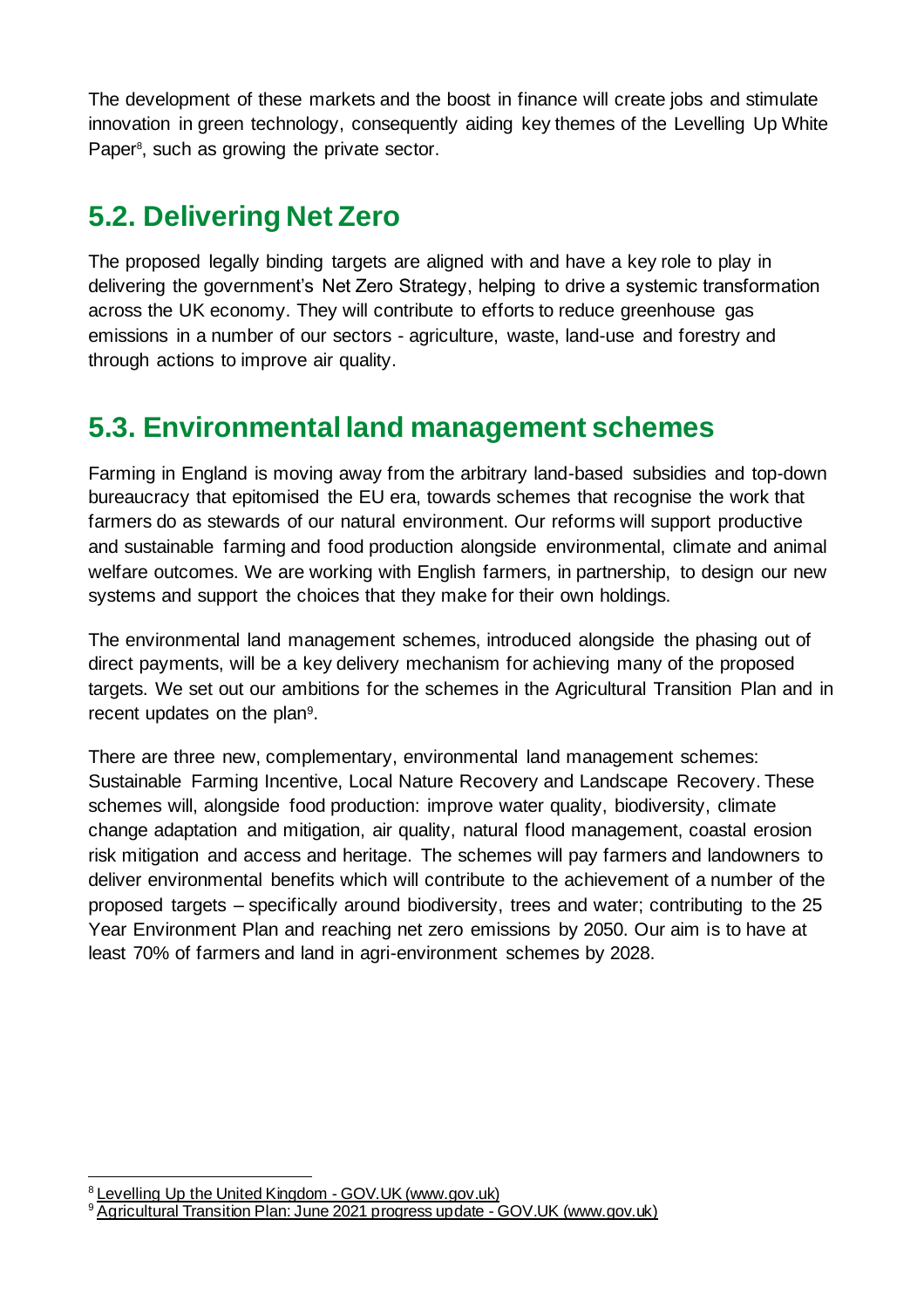#### **Environmental Land Management Schemes that will contribute to target achievement**

#### **Box 1: Environmental Land Management schemes that will contribute to achievement of targets**

- **Sustainable Farming Incentive (SFI)** focuses on making agricultural activities more sustainable and will pay for actions that all farmers can choose to take. This scheme will pay for actions that can be taken at scale across the whole farmed landscape in order to have the most impact. This includes reducing inorganic fertiliser and pesticide use, taking care of our soils and improving farmland biodiversity, water quality and carbon sequestration.
- **Local Nature Recovery Scheme (LNR)** is the more ambitious successor to Countryside Stewardship, paying for the right things in the right places and supporting local collaboration to make space for nature in the farmed landscape. This scheme will particularly contribute to our targets for trees, peatland restoration, habitat creation and restoration and natural flood management.
- **Landscape Recovery Scheme (LR)** will pay landowners or managers who want to take a more radical and large-scale approach to producing environmental and climate outcomes through land use change and habitat and ecosystem restoration.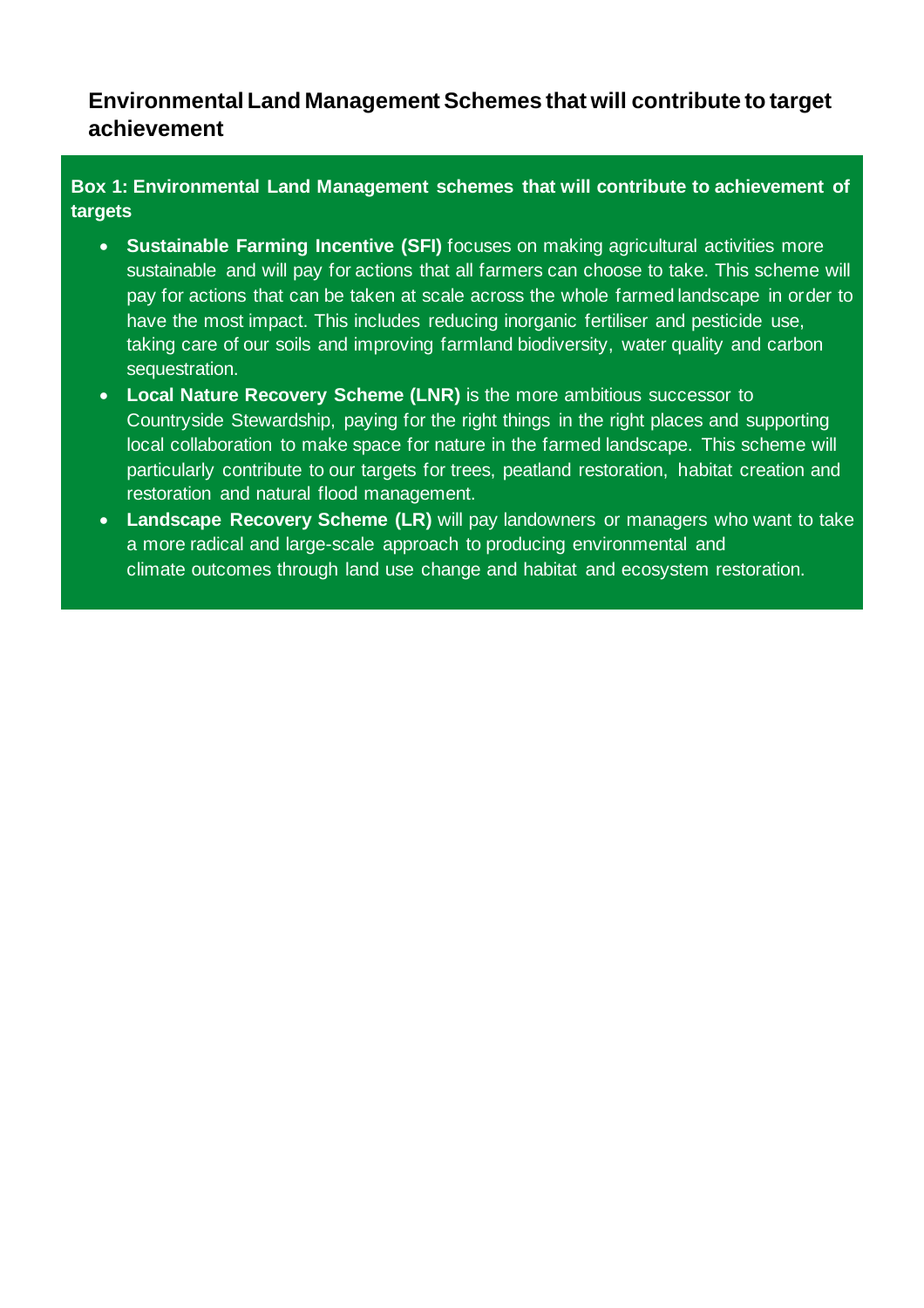# **6. Principles for developing targets**

The proposed targets have been considered to lead to action in areas that drive environmental outcomes where there is some of the greatest threats and pressures. This is why the proposed number of targets are above the minimum required with additional proposals in biodiversity, water, marine and tree planting. All targets, both long-term and interim, must meet certain requirements that are set out in the Environment Act 2021. Box 2 below includes these requirements alongside best practice principles that have been applied in developing target proposals. More detail on the approach and the evidence considered can be found in the accompanying evidence reports for each target area<sup>10</sup>.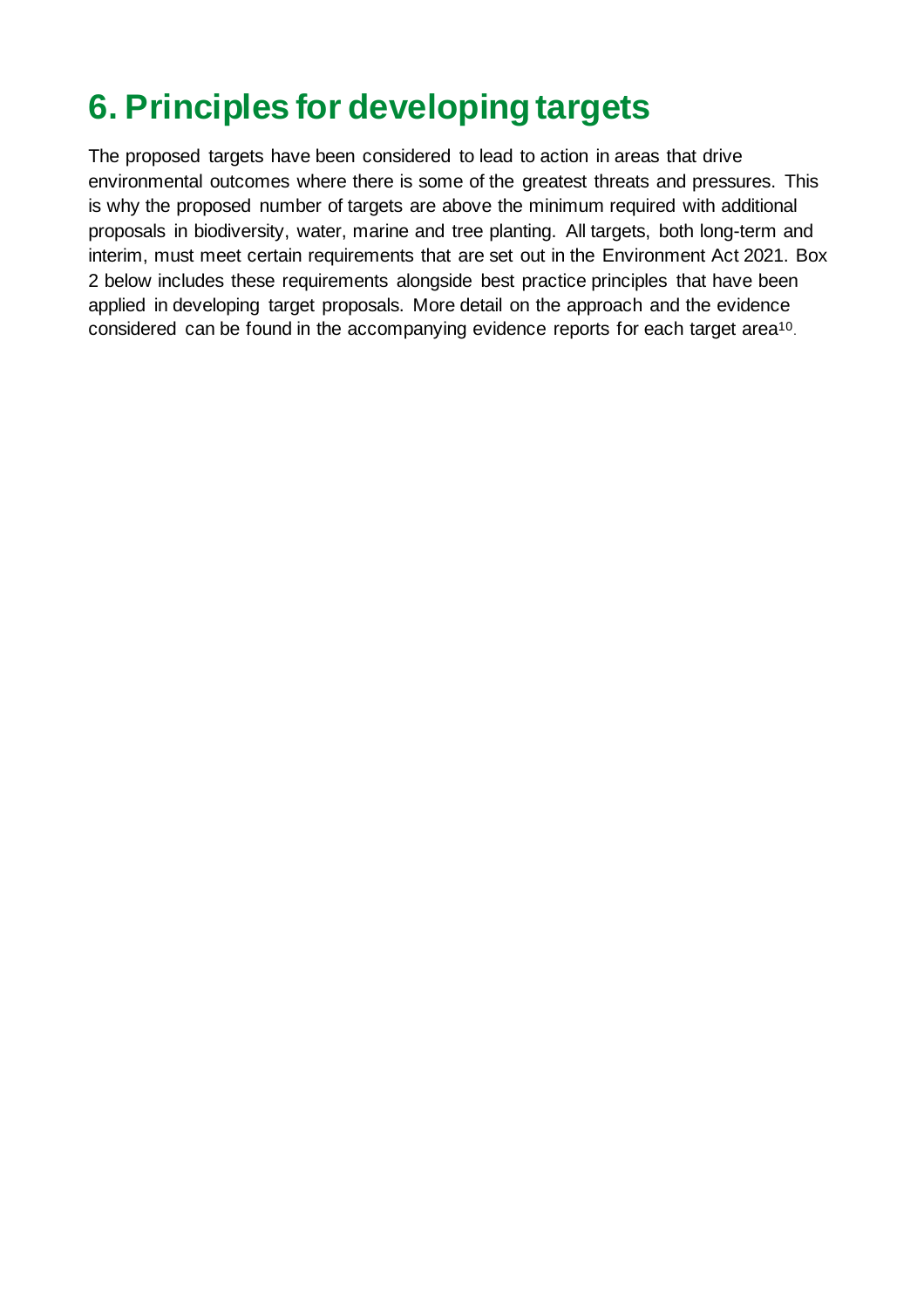#### **BOX 2. New legal requirements for targets:**

- long-term targets can be set in respect of matters that relate to the natural environment or people's enjoyment of it;
- at least one long-term target must be set in each of the four priority areas (air quality, biodiversity, water, and resource efficiency and waste reduction).
- a target for fine particulate matter (PM2.5) and for species abundance must also be set;
- more than one target could be set within a given priority area;
- a long-term target must be at least 15 years or longer;
- targets must have a clearly defined level or quality standard to be achieved, which can be objectively measured. The method for objective measurement should be clear and repeatable, to allow results to be reproducible within reason;
- a specific date must be identified for achieving each target. This ensures targets are time-bound and there is a clear deadline to focus policy action;
- when developing targets we must make sure that they are achievable.
- independent expert advice needs to be sought by government when developing longterm targets. A range of experts will play a role in informing the development of targets including academics, scientists or expert practitioners; and
- targets should be developed in a way that is consistent with the requirements of the policy statement on environmental principles, established under the Environment Act.

Best practice principles in developing proposed targets:

- Help meet the key goals and outcomes in the 25 Year Environment Plan.
- Where possible, base on environmental outcomes or intended benefits to the environment.
- Use a system-based approach to the natural environment to collectively understand interdependencies and with the wider environment.
- Consider how proposed targets will inform the Significant Improvement Test.
- Consider relevant international best practice and commitments and their relevance to our domestic environmental agenda.
- Consider whether they offer value for money to society and offer the best balance of costs, benefits, risks, taking into account factors which cannot easily be costed.
- Make sure they are resilient and 'future proofed' as far as possible.

#### **Indicators of success**

The targets themselves are an indicator of success, alongside the interim targets, their achievement will be tracked through annual progress reports of the EIP. Each target has a clear metric that is objectively measurable and will be reported upon at least every 5 years in the EIP review. In addition, through the Significant Improvement Test, government will periodically assess its suite of statutory environmental targets to ensure it has the necessary coverage and ambition, and no gaps exist where a new target is required.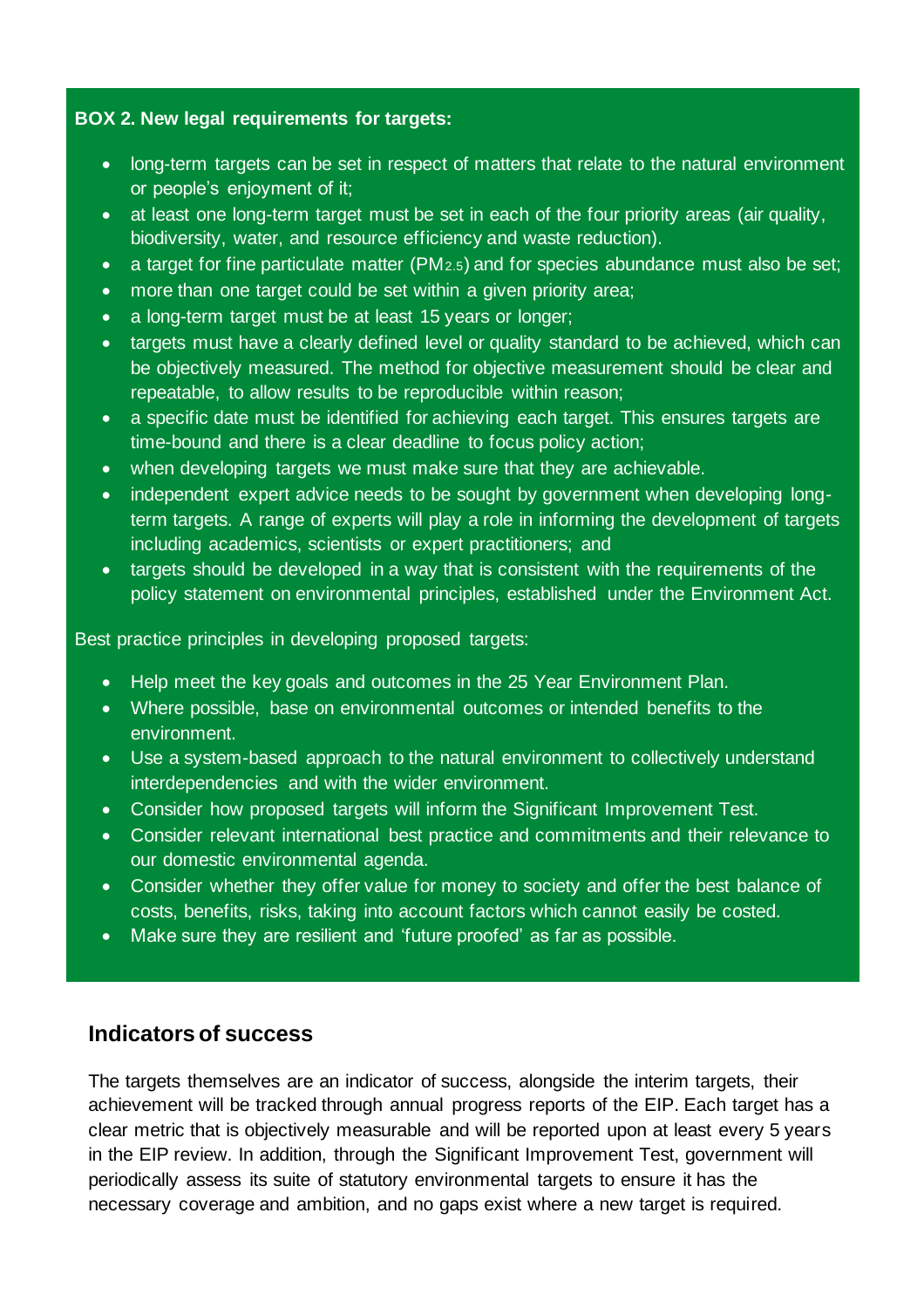# <span id="page-17-0"></span>**7. Summary and preferred option with description of implementation plan**

The preferred option is to implement the targets as set out in table 2.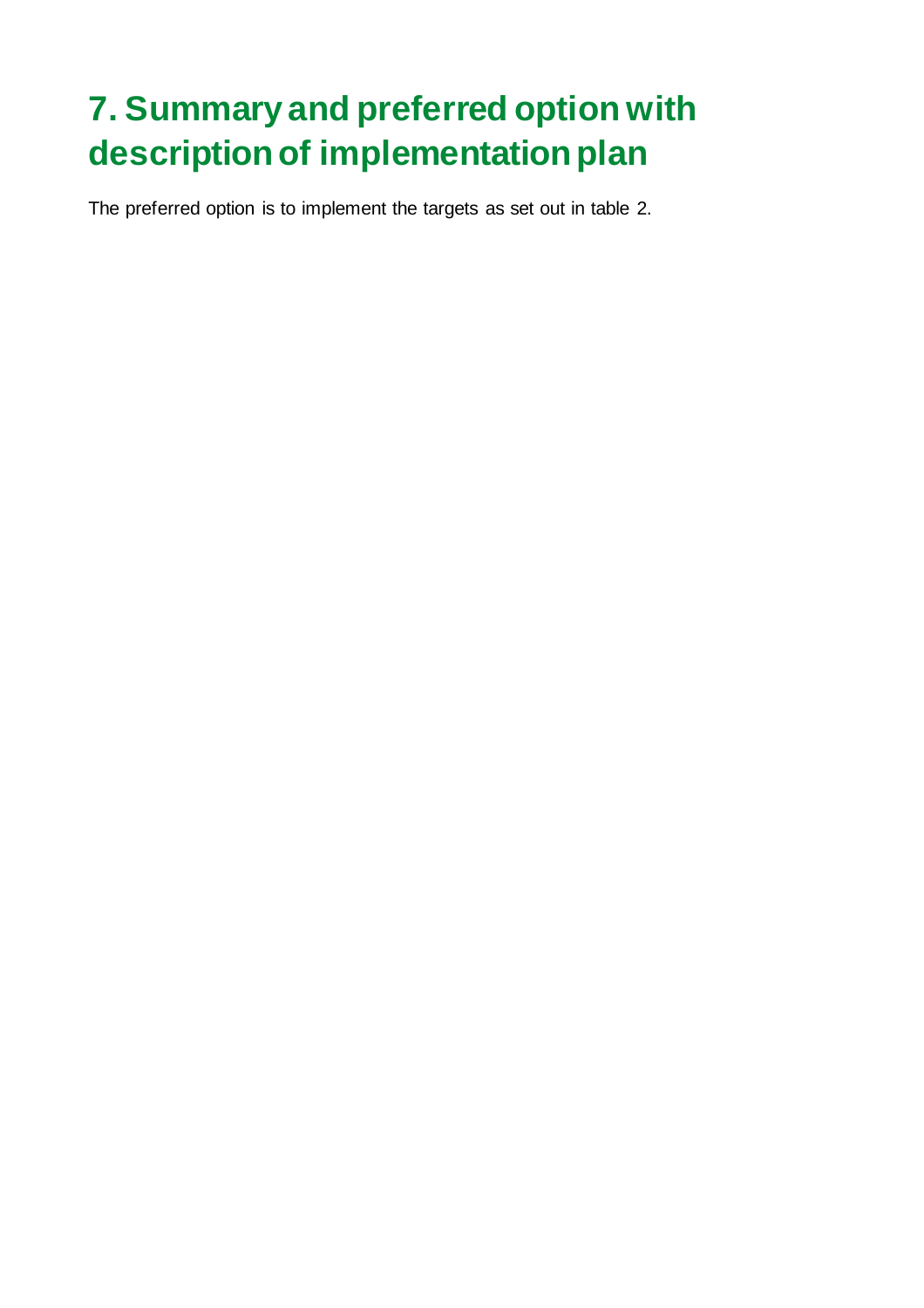#### **Table 2: Environmental Targets**

| <b>Area</b>                          | <b>Target</b>                                                                                                                                                                |  |  |  |
|--------------------------------------|------------------------------------------------------------------------------------------------------------------------------------------------------------------------------|--|--|--|
| <b>Air Quality</b>                   | Reduce maximum annual mean level of PM2.5 concentrations to 10 µg/m3 in<br>England by 2040                                                                                   |  |  |  |
|                                      | Reduce population exposure to PM2.5 by 35% in England by 2040                                                                                                                |  |  |  |
| <b>Biodiversity</b>                  | To halt the decline in species abundance by 2030                                                                                                                             |  |  |  |
|                                      | To increase species abundance by at least 10% by 2042, compared to 2030 levels                                                                                               |  |  |  |
|                                      | To improve the England-level GB Red List Index for species extinction risk by 2042,<br>compared to 2022 levels.                                                              |  |  |  |
|                                      | To create or restore in excess of 500,000 hectares of a range of wildlife-rich habitats<br>outside protected sites by 2042, from 2022 levels.                                |  |  |  |
| <b>Marine</b>                        | 70% of the designated features in the Marine Protected Area network to be in<br>favourable condition by 2042, with the remainder in unfavourable but recovering<br>condition |  |  |  |
| <b>Waste and</b><br><b>resources</b> | Reduce residual waste (excluding major mineral wastes) kg per capita by 50% by<br>2042 from 2019 levels.                                                                     |  |  |  |
| <b>Water</b>                         | Nutrient targets: to address the two principal sources of nutrient pollution by 2037:                                                                                        |  |  |  |
|                                      | Reduce nitrogen, phosphorus and sediment pollution from agriculture to the<br>water environment by at least 40% by 2037.                                                     |  |  |  |
|                                      | Reduce phosphorus loadings from treated wastewater by 80% by 2037.                                                                                                           |  |  |  |
|                                      | Abandoned metal mines: Reduce the length of rivers and estuaries polluted by target<br>substances from abandoned mines by 50% by 2037.                                       |  |  |  |
|                                      | Water demand: reduce the use of public water supply in England by 20% by 2037                                                                                                |  |  |  |
| Woodland<br><b>Cover</b>             | Increase tree canopy and woodland cover from 14.1% to 17.5% of total land area in<br>England by 2050.                                                                        |  |  |  |

These targets will be laid as Statutory Instruments by 31 October 2022 and will come into force once approved by Parliament. The targets will drive action by successive governments to protect and enhance the natural environment.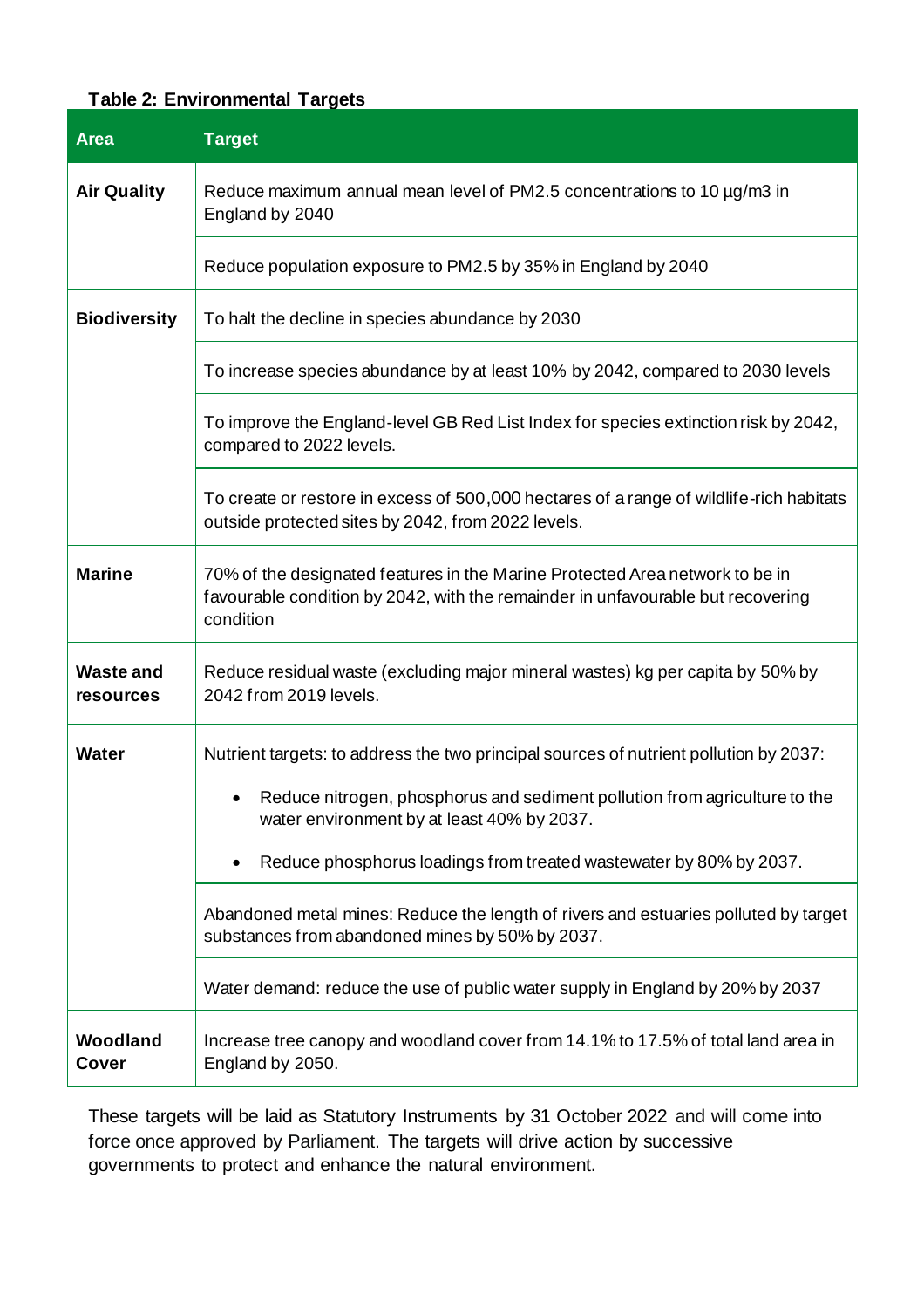The targets will be supported by interim targets of up to 5 years in duration. The first interim targets and the initial implementation delivery plans for achieving them will be set out in the refreshed Environmental Improvement Plan in January 2023. The government has an explicit duty under the Act to ensure its long-term targets are achieved. It must also report annually on whether progress has been made towards interim and long-term targets. The Office for Environmental Protection (OEP) will hold government to account on progress towards achieving targets.

In setting long-term targets, there is flexibility as to how they are achieved, allowing for new policies to be piloted, trialled, and utilised to ensure that they are achieved in the most effective and efficient way. In addition, it allows for changes in evidence or innovation that may result in more efficient implementation approaches than can currently be understood.

Detail on why these are the preferred targets are set out in the separate target IAs in the annexes and the consultation document evidence reports<sup>10</sup>.

Table 3 summarises how the proposed long-term targets meet the conditions (as set out in Box 1) set out in the Act. Note table 3 excludes the 2030 species abundance target to avoid confusion.

<sup>10</sup> [Consultation on environmental targets -](https://consult.defra.gov.uk/natural-environment-policy/consultation-on-environmental-targets/) Defra - Citizen Space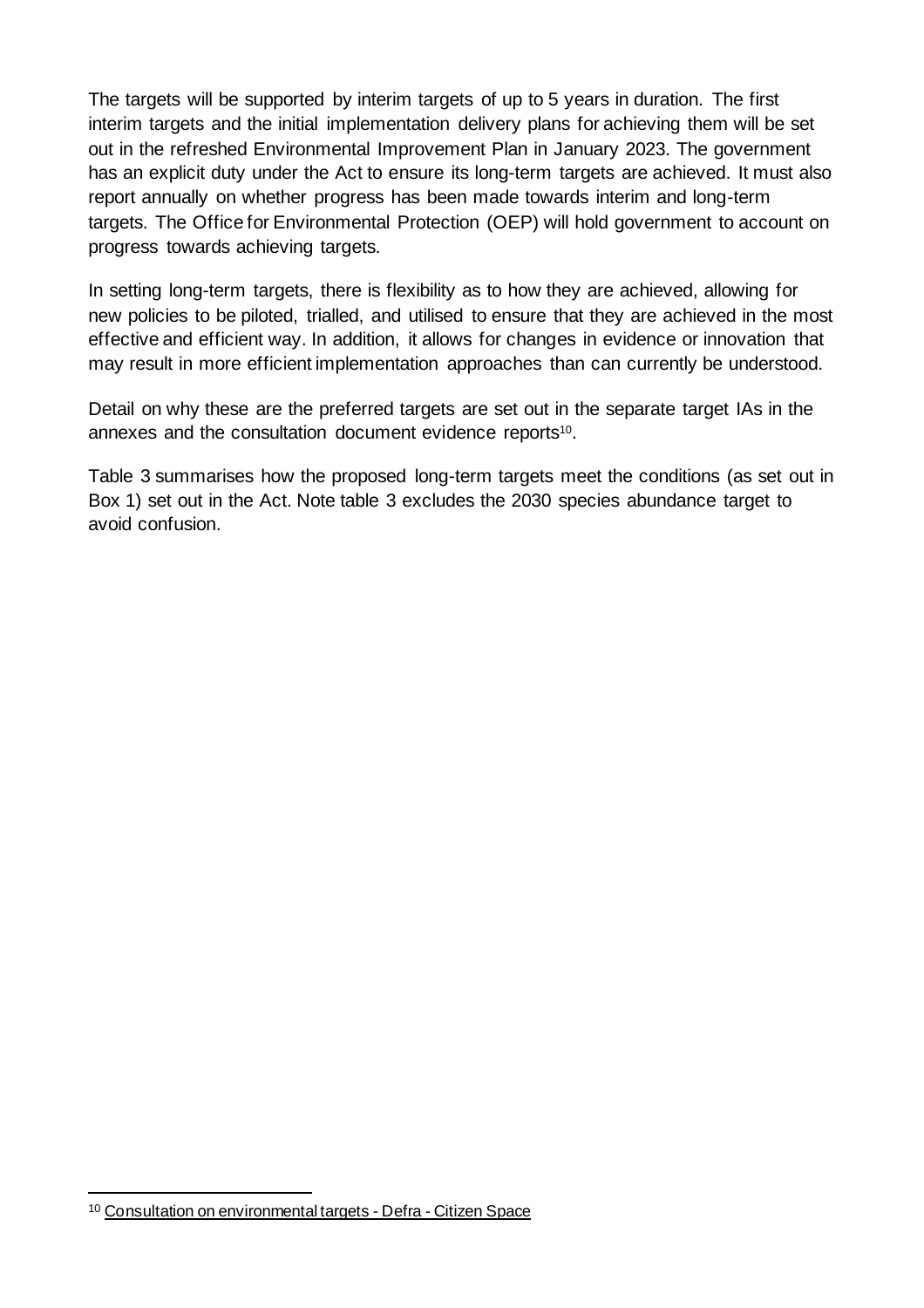# <span id="page-20-0"></span>**8. Counterfactual**

To undertake the target analysis, it was important to develop a realistic counterfactual baseline trajectory to robustly assess the achievability of targets and understand their impacts. This section sets out the principal underpinning Act targets counterfactual scenarios. It presents assumptions used by target areas to build counterfactual scenarios for each target and notes some of the challenges in the process.

The counterfactual scenario is a "do nothing" scenario where there are no target(s) set and no policies that have not already been committed to/or implemented to improve the target metrics. The impacts of the proposed targets are compared to the counterfactual scenario to estimate the net benefits of their implementation. The analysis for each target has been determined by the existing evidence base. As such each target area sets out its own counterfactual.

Although identical counterfactuals have not been feasible, the principle that only policies committed to (collectively agreed and funded) prior to October 2022 should be included in counterfactuals has been applied. The following have been included in the counterfactual: any EU exit related measures that have been transposed in the European Union Withdrawal Acts (2018, 2020); businesses already doing something voluntarily to help meet a target; policies introduced through legislation (primary or secondary legislation) and committed to (i.e., collectively agreed and funded) prior to the introduction of the targets.

The following have not been included: if a Local Authority is doing something voluntarily to help meet a target; and future planned policies (introduced through primary or secondary legislation) after the targets are introduced (October 2022). Whilst this is a conservative approach, future policies cannot be included as there is wide scope as to what packages of measures will be pursued and what progress they will deliver. When the policy is committed to but not yet implemented, it may be not be included in the counterfactual.

The same assumptions have been made within each target area, where possible, in relation to considering their counterfactual. Some of the key themes are explained below:

- Where agri-environment schemes have a clear trajectory of payments for a defined period, schemes are committed to and currently being funded, they have been included in the counterfactual.
- New environmental land management schemes have not been included in the counterfactual as the payment rates and scheme design are yet to be finalised.
- Due to the complexity and uncertainty surrounding climate change, it has not been possible to include the effect this could have on targets in detail as part of the counterfactual trajectories. There has been, however, some sensitivity analysis around the projections of National Emissions Ceiling Regulations (NECR) and meeting Carbon Budget 6 for air quality targets, and biodiversity analysis also considers how climate change could affect the costs of reaching the targets.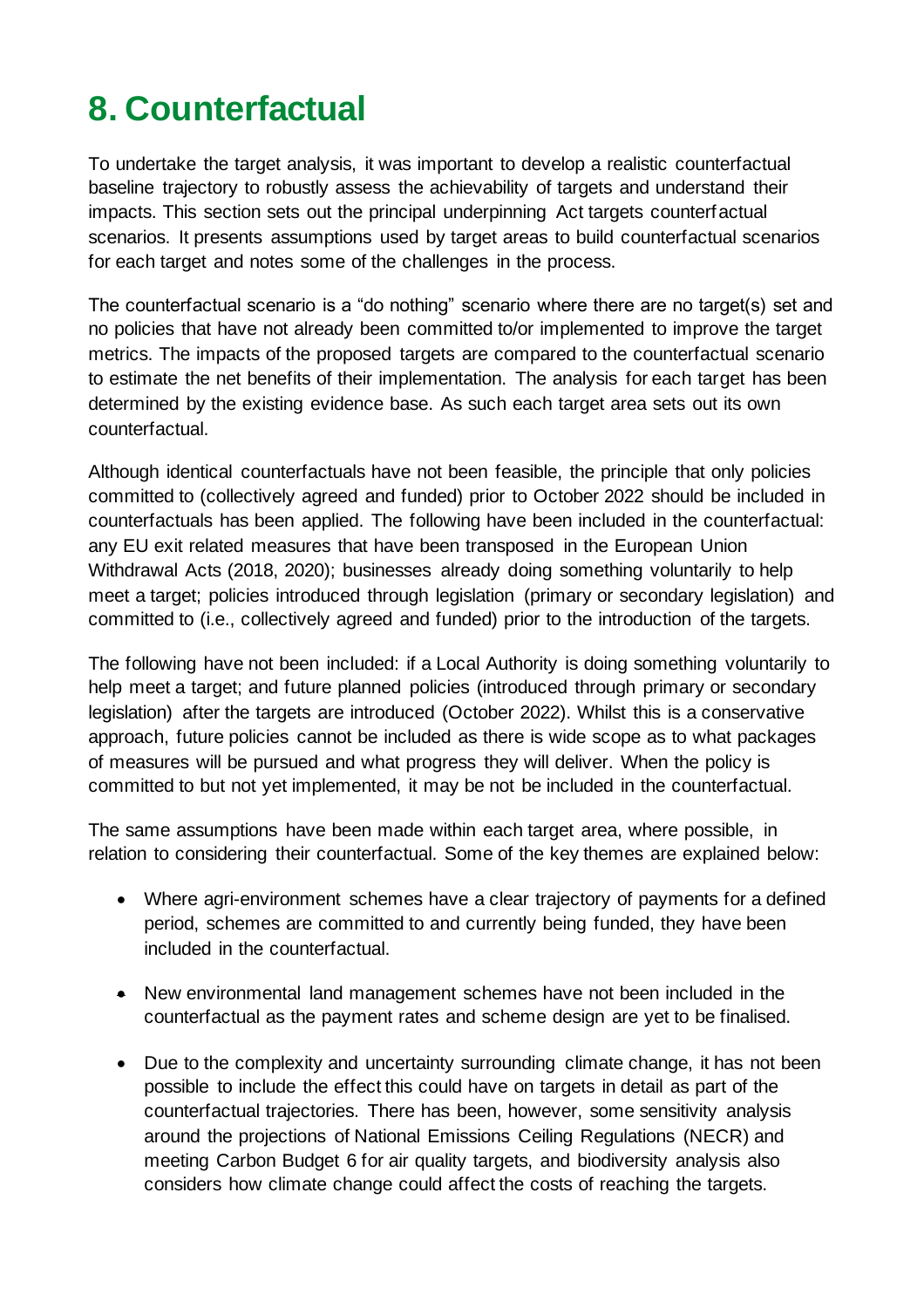- The Net Zero target has not been included as part of the target counterfactuals. The Net Zero Strategy for achieving the target by 2050 was published in October 2021. It contains measures that are complementary to the targets. Currently not all measures to achieve Net Zero have been announced and we expect more in the future. For this reason, target areas have not included the Net Zero target in their counterfactual but have included existing related policies. For example, the Nature for Climate fund is part of the counterfactual for the woodland cover target.
- Land assumptions have differed across the target areas, because of the use of existing models.
- Assumptions made regarding population growth are broadly consistent across the target areas, except marine biodiversity. Marine biodiversity differences arise as their target unifies policy targets already costed in previous impact assessments, thus their counterfactual, and the assumptions that underpin it, remain from the date of those impact assessments.

The counterfactuals analysis has, where possible, modelled sensitivities to explore the effects of future planned policies. This provides greater transparency and multiplicity over plausible counterfactual trajectories. For instance, for air quality, a pathway to meet National Emissions Ceiling Regulations (NECR) commitments has not been included in the main counterfactual as there are not yet agreed policies on how they will be reached. To demonstrate the new targets will go beyond what would be achieved by NECR alone, a counterfactual sensitivity analysis including a possible pathway to meeting the NECR has been used. As the scope of the NECR ceilings is limited to air quality improvement up to 2030, it shows that the targets are driving improvement beyond what the ceilings achieve.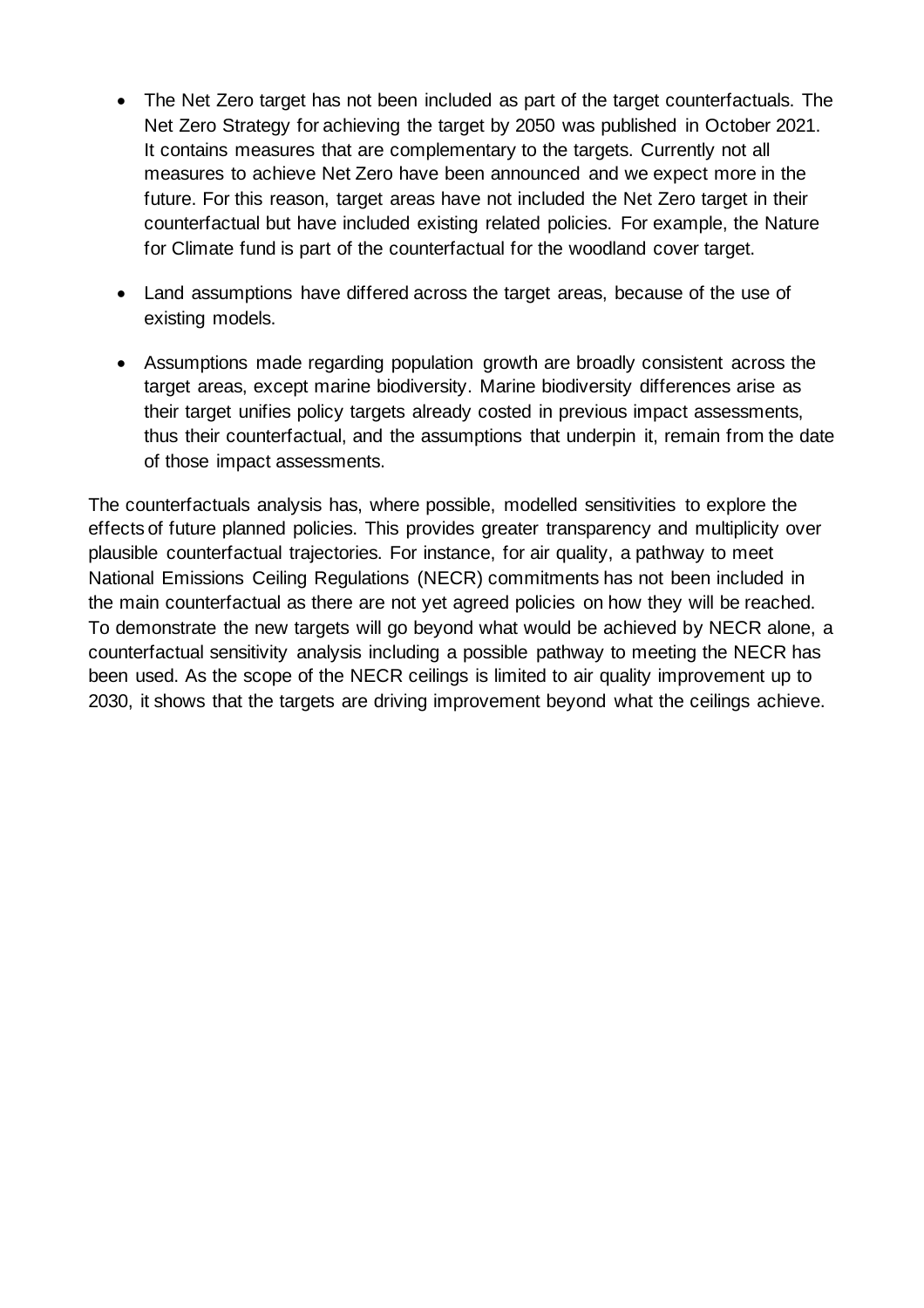# **9. Costs**

This section summarises the approach and outcome of the cost analysis for each target area. Each target area assesses the cost of indicative policy pathways or packages of actions that may achieve the proposed target, these are not necessarily the actions and pathways that will be taken. When new regulation is introduced to help achieve the target, a separate impact assessment will be provided. A summary of the cost analysis for each of the target areas is set out below.

## <span id="page-22-0"></span>**9.1. Biodiversity Terrestrial**

The approach to estimating costs for the biodiversity targets is bottom up, using an assessment of the package of conservation actions that have been judged to be required to deliver improvements to biodiversity outcomes. The average annual additional costs of achieving the species targets, beyond what is included in the counterfactual, are estimated to be £206.6m (between 2023-2042), and the average annual additional cost to reach the wider habitats outside of protected sites target is estimated to be approximately £53.8m (between 2023-2042). For the majority of actions costed, the unit costs are estimated based on agri-environment payments, so they include the cost of undertaking an action plus income forgone.

The ratio of private sector and public sector cost burdens will depend on the specific policies and actions implemented. The targets themselves put a duty on government, not business, and it is expected that the contribution of the private sector will primarily be voluntary or captured in other regulatory impact assessments such as Biodiversity Net Gain (BNG).

External research undertaken by ICF and eftec  $(2021)^{11}$  assessed the funding that supports biodiversity. For the wider habitats target, the funding analysis estimated that, in 2021/22, 66% of funding for habitat creation/restoration was from the public sector and 17% originated from the private sector, with the remaining 17% of funding being provided by NGOs. If these proportions are applied to the total estimated additional costs of meeting the habitats target, the estimated average annual additional cost to government would be £35.3m and the estimated additional contribution by businesses would be £9.4m.

The ICF funding analysis estimated that in 2021/22 73% of funding for species-focused activities came from the public sector, 3% originated from the private sector, and the remaining 24% being funded by NGOs. If these proportions are applied to the total estimated additional costs of meeting the targets, the estimated average annual additional cost to government of meeting the species targets would be £150.4m and the estimated additional contribution by businesses would be £6.7m.

<sup>11</sup> ICF Consulting and Eftec (2021) Costs and Benefits of England's Biodiversity Ambition - publication forthcoming. This project has undergone an internal review and is currently undergoing external peer review. Any recommendations from the peer review will be considered in detail as we develop the Final Stage Impact Assessment, along with any additional evidence that is gathered as part of the Consultation process.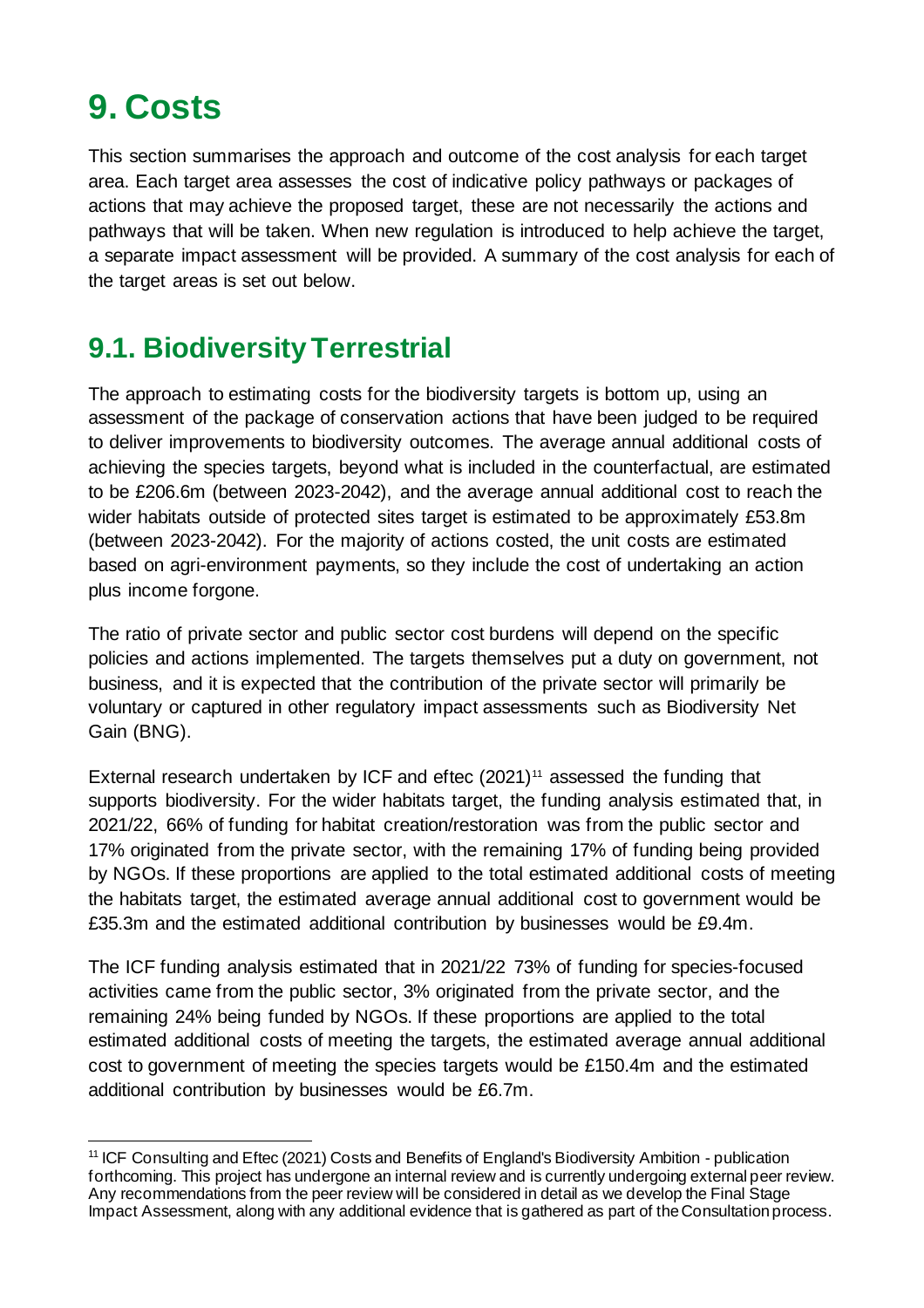It is possible that the proportion of costs financed by the private sector could increase over the appraisal period. There is a high degree of uncertainty regarding future private sector funding for terrestrial biodiversity activities and is dependent on how the targets are implemented.

## <span id="page-23-0"></span>**9.2. Marine**

The nature of the marine target is to bring together and formalise the existing approach to improving the condition of Marine Protected Areas, and therefore the costs of achieving the target are not additional. The management and monitoring policies and actions have been incorporated into the baseline, so no costs are a direct result on the target being introduced. The costs and benefits of the achieving favourable condition in protected sites can be found in the original impact assessments for the Marine Conservation Zones<sup>12</sup>.

#### <span id="page-23-1"></span>**9.3. Water**

Different approaches were taken to estimating the costs of each of the proposed water targets given their different natures.

For the agriculture target, the total present value costs of the illustrative policy pathway that is additional to existing regulation amount to £2,139 million for the period to 2037. The additional cost is shown illustratively as falling entirely on government through a grant to cover on-farm costs, plus an element for grant administration, inspection and enforcement, and a service of advice and support to farmers.

For the abandoned metal mines target, unit costs are estimated by the Coal Authority who have considerable data and experience in the operation and construction of treatment schemes both for metal mines and for similar work at a larger number of disused coal mines. As government is liable for abandoned metal mines the cost will be exclusively borne by government (and thus the taxpayer). For the first six years building metal mine water treatment schemes will cost from £5.32m- £7.54m and then annual cost till 2100 will range from £0.10m - £0.16m. Diffuse measures have a substantial lower annual cost from year 4 of £0.001m - £0.003m after lower capital costs £0.002m - £0.3m. In both measures, year 4 to 5 have the highest costs required. The Coal Authority advises that a provision in increased long-term operating costs is a better reflection of future cost profiles than periodic capital reinvestment. This means that schemes in the appraisal incur high initial capital costs but deliver substantial net benefits each subsequent year and hence a long appraisal period is a truer reflection of their worth than the shorter period of a 2037 target. The total present value of the costs of the abandoned metal mine target, to 2037, is £177m. While the total present value of the costs of the abandoned metal mine target, from the appraisal period to 2100, is £276m.

<sup>&</sup>lt;sup>12</sup> https://www.pml.ac.uk/Research/Our\_impact/NC\_IA.pdf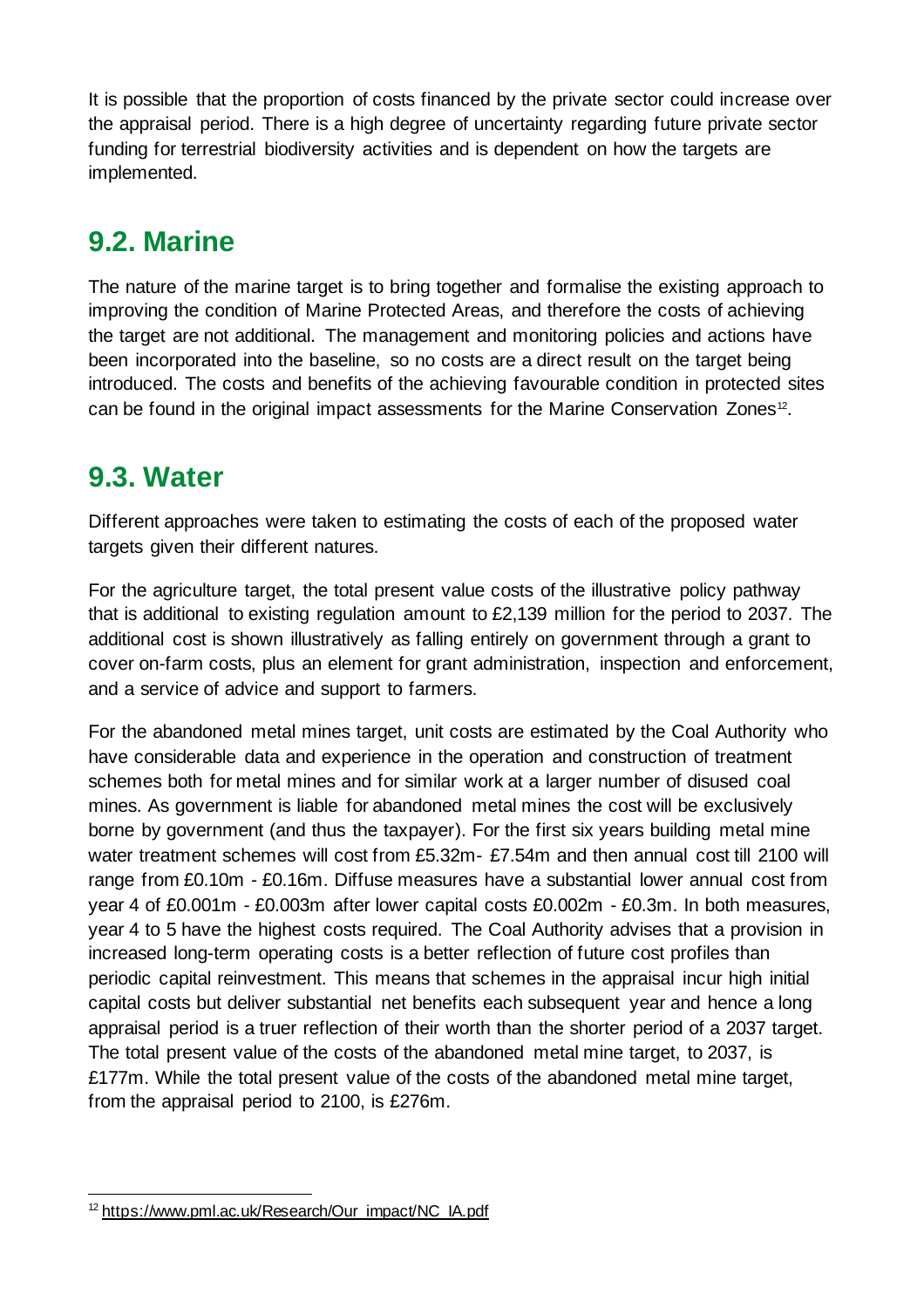The wastewater phosphorus target has been calculated using an established model of the costs of nutrient removal at sewage treatment works. The methods considered for phosphorus are chemical and biological but the generally lower cost chemical process is assumed to apply in this appraisal. Most current sewage treatment works use chemical processes to remove phosphorus, with a limited number of works using biological removal. The total present value of the costs in achieving the wastewater target, to 2037, is £2,907m. This cost will fall directly on the water companies but will be passed through the regulatory process to water customers in their bills. Any increase in water prices, however, will have to be approved through the Price Review process. Whereby, water companies submit business plans to Ofwat and, if they demonstrate good value for money and efficiency, they will then be funded through the Price Review process.

The water demand target aims to reduce non-household water consumption by 9%. Typically, reductions can be achieved through low-cost efficiency gains, upgrading to more water-efficient equipment as part of routine investment and refurbishment, in line with their corporate responsibility policies and/or justified by savings in their water bills. Costed on the basis of similar actions in the industry's current Water Resource Management Plans, delivering the additional element of the water demand target of 9% reduction in nonhousehold water consumption (close to 100 million litres a year) is estimated to cost £169m in present value terms by 2037. It is assumed that the costs to non-household customers themselves are offset completely by savings in their water bills or other business benefits, as efficiency measures are adopted voluntarily.

#### <span id="page-24-0"></span>**9.4. Woodland Cover**

Rural woodland creation costs are based on the average cost across different woodland creation delivery mechanisms in the Nature for Climate Fund. Agroforestry costs are estimated using standard capital costs from existing forestry and agroforestry schemes and trees outside of woodland are costed using the Local Authority Treescapes Fund model. The undiscounted monetised costs are estimated to be both capital (total £22,937m) and resource (£689m) and will be funded through a mixture of government grant schemes and private finance. In terms of the contribution of different types of woodland the 'trees outside woodland' result in the highest lifetime costs with a discounted figure of £3,488m. This is because of the high establishment and pruning costs due to the urban nature of the planting. This is followed by rural woodland creation (£2,641m) and agroforestry (£500m). It is not currently possible to split total costs between those borne by government or businesses, as the future uptake of private finance is highly uncertain. The real per hectare costs for agroforestry and rural woodland are assumed to increase by 2.85% per year from 2020 to 2030, before being held constant. This is in line with the annual increase in real woodland creation grant rates over the period 1988 to 2018, once adjusted for inflation. This captures the probability of agricultural land values and productivity rising in the short run. Trees outside of woodland costs are kept constant across the period, as it is assumed that this planting will ensure no canopy loss, and so land use change is not required.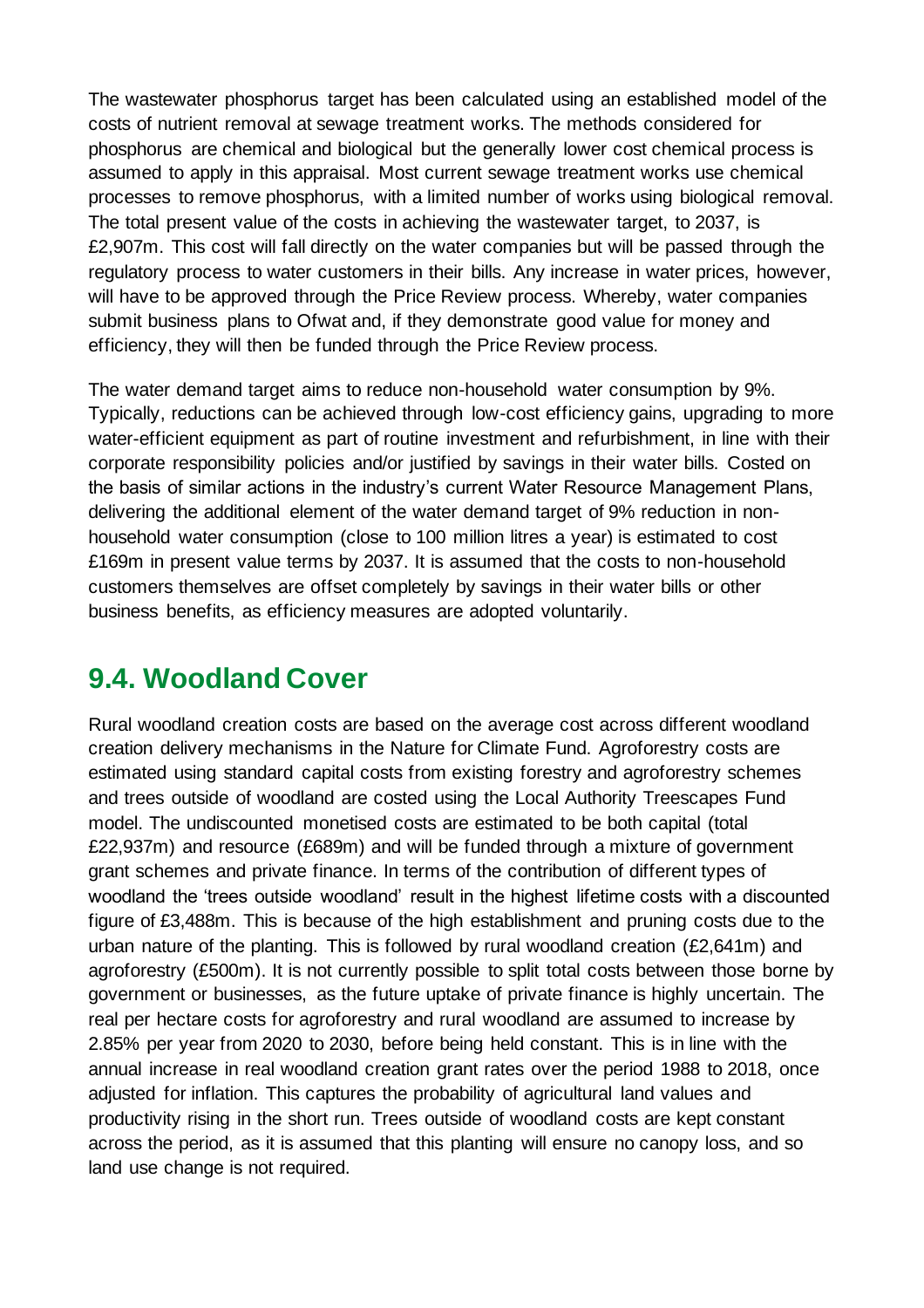## <span id="page-25-0"></span>**9.5. Waste and Resources**

The waste target impact assessment contains cost estimates based on an illustrative future policy pathway and qualitative discussion of the potential costs of the different lever types that could be used to progress against the target. Quantitative analysis of uncertain future policies focuses mainly on price-based levers, as these can be most clearly modelled, though the exact make-up of future policies will likely be a combination of lever types.

The total cost is estimated to be £4,563m (present value) this has excluded Collection and Packaging Reforms (CPR) policies to avoid double counting with these reforms' published impact assessments. This estimate is, therefore, a result of £3,693m increased waste treatment costs for Local Authorities and businesses (from illustrative price-based pathway), £841m increased service costs for Local Authorities/businesses and £29m scheme-running costs to Government (both from modelled additional household measures).

## <span id="page-25-1"></span>**9.6. Air Quality**

The analysis carried out for estimating the costs of improving air quality was based on illustrative measures and technologies and used the Defra scenario modelling tool model. The cost estimates were gathered from a variety of sources including literature reviews, interviews, workshops with stakeholders and existing data already obtained from previous Defra work.

The estimated total cost for the preferred option is estimated at £27,074m over the 2023  $-$ 2040 period. These costs are illustrative as they will depend on policies, regulations and incentives set by government to meet the targets.

#### <span id="page-25-2"></span>**9.7. Sectors that might need to engage to help achieve the proposed targets**

As the targets are very wide ranging in nature and the actions and policy pathways are currently uncertain, it is not possible to estimate with certainty to whom the costs will fall. However, table 4 shows who will need to take actions to achieve the targets. This shows where the possible burdens are likely to be across the targets.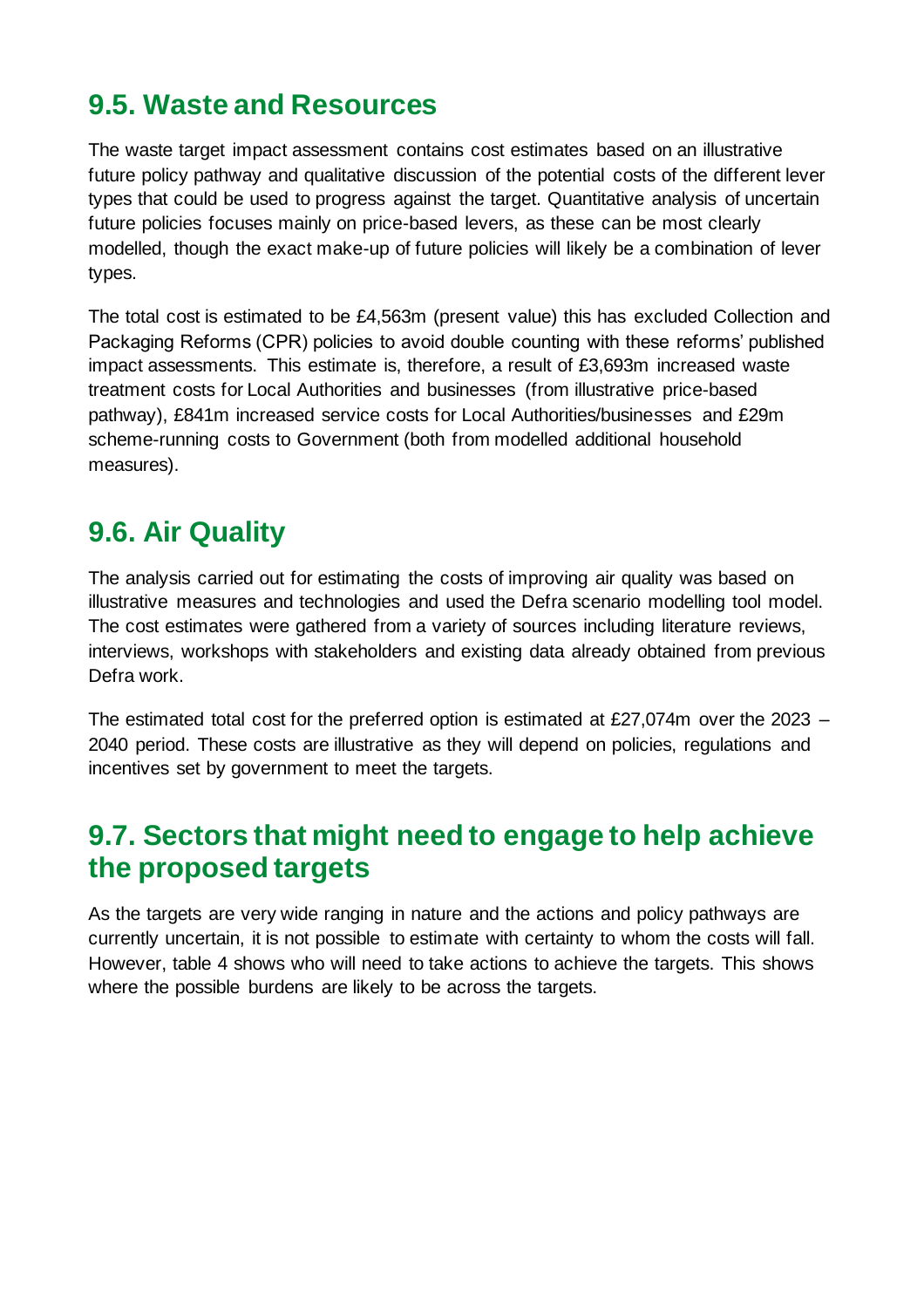|                     | <b>Target</b>                             | <b>Landowners</b> | Farmers/<br><b>Agriculture</b> | <b>Consumers/</b><br><b>Citizens</b> | Local<br><b>Authorities</b> | <b>Industry</b> | <b>Transport</b> | <b>Residential</b> |
|---------------------|-------------------------------------------|-------------------|--------------------------------|--------------------------------------|-----------------------------|-----------------|------------------|--------------------|
| <b>Biodiversity</b> | Habitats                                  | $\sqrt{ }$        | $\sqrt{}$                      |                                      | $\sqrt{ }$                  | $\sqrt{ }$      |                  |                    |
|                     | Species                                   | $\sqrt{ }$        | $\sqrt{ }$                     |                                      | $\sqrt{}$                   | $\sqrt{ }$      |                  | $\sqrt{ }$         |
| <b>Marine</b>       | <b>MPAs</b>                               |                   |                                |                                      |                             |                 |                  |                    |
| <b>Water</b>        | Agriculture                               | $\sqrt{ }$        | $\sqrt{ }$                     |                                      |                             | $\sqrt{ }$      |                  |                    |
|                     | Wastewater<br>Phosphorus                  |                   |                                | $\sqrt{ }$                           |                             | $\sqrt{ }$      |                  |                    |
|                     | Abandoned<br>Metal<br>Mines <sup>13</sup> |                   |                                |                                      | $\sqrt{ }$                  |                 |                  |                    |
|                     | Water<br>Demand                           | $\sqrt{ }$        |                                | $\sqrt{ }$                           |                             | $\sqrt{ }$      |                  | $\sqrt{ }$         |

#### **Table 3A: Sectors that might need to engage to achieve targets**

<sup>&</sup>lt;sup>13</sup> This is likely to be largely government funded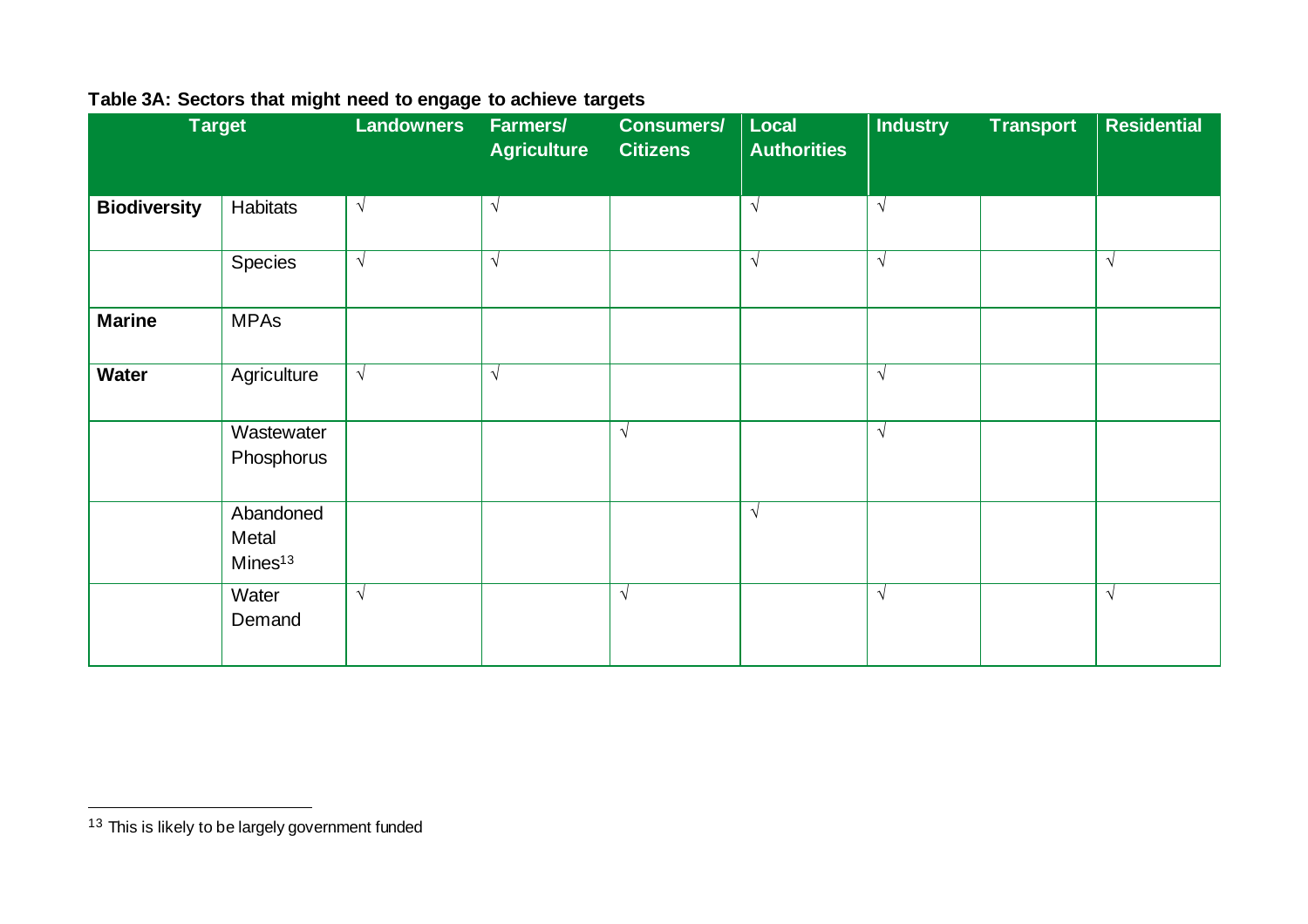|                                                                                                                                        | <b>Target</b> | <b>Landowner</b><br>S. | <b>Farmers/</b><br><b>Agricultur</b><br>e | <b>Consumers/</b><br><b>Citizens</b> | <b>Local</b><br><b>Authorities</b> | <b>Industry</b> | Transport     | <b>Residentia</b> |
|----------------------------------------------------------------------------------------------------------------------------------------|---------------|------------------------|-------------------------------------------|--------------------------------------|------------------------------------|-----------------|---------------|-------------------|
| Woodland                                                                                                                               | Canopy/Tree   | $\sqrt{ }$             | $\mathcal{N}$                             |                                      | $\mathcal{N}$                      |                 |               |                   |
| Cover                                                                                                                                  | Cover         |                        |                                           |                                      |                                    |                 |               |                   |
| <b>Waste and</b>                                                                                                                       | Residual      |                        |                                           |                                      | $\mathcal{N}$                      | $\mathcal{N}$   |               |                   |
| <b>Resources</b>                                                                                                                       | Waste         |                        |                                           |                                      |                                    |                 |               |                   |
| <b>Air Quality</b>                                                                                                                     | Population    |                        |                                           | $\sim$                               |                                    | $\sim$          | $\mathcal{N}$ | $\Delta$          |
|                                                                                                                                        | Exposure      |                        |                                           |                                      |                                    |                 |               |                   |
|                                                                                                                                        | Concentration |                        | $\sqrt{ }$                                | $\sqrt{ }$                           |                                    |                 | $\mathcal{N}$ | $\mathcal{N}$     |
| Notes: For the wider habitats and canopy/tree cover target the businesses/industry affected will include forest owners and developers. |               |                        |                                           |                                      |                                    |                 |               |                   |

#### **Table 3B: Sectors that might need to engage to achieve targets**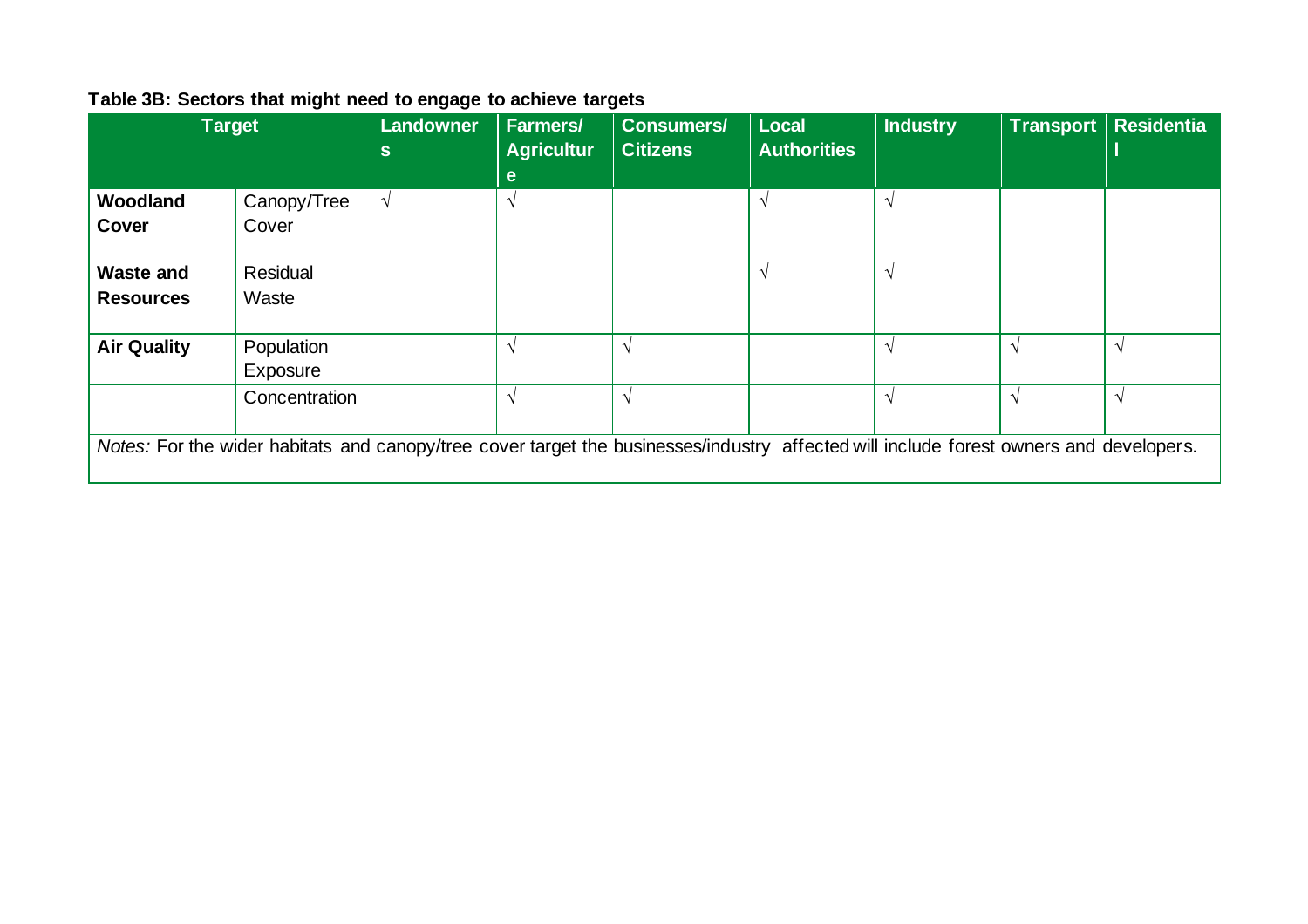# <span id="page-28-0"></span>**10. Benefits**

This section summaries the outcome of the benefits analysis for each target. The majority of the targets assessed the benefits of achieving the target using the Enabling a Natural Capital Approach.

As set out, the market failures that these targets are looking to address are mostly related to public goods and externalities, as such the benefits of the targets will generally be felt by society as a whole – as well as specific benefits to consumers (for example with regards to waste and water demand). The marginal benefit of the public goods may decline slightly when the aggregated across the targets. This has not been accounted for in the analysis.

# <span id="page-28-1"></span>**10.1. Biodiversity Terrestrial**

The benefits of the biodiversity targets have been assessed using the Enabling a Natural Capital Approach. A partial assessment of benefits was undertaken. The analysis considers a subset of the multiple benefits of Defra's biodiversity ambition.

For the wider habitat outside of protected sites target the present value for the additional benefit is £7,848m (2022-2100). This is made up of recreation benefits (£3,778m), carbon sequestration (£2,899m) and physical health (£1,171m).

The species targets have an estimated additional present value benefit of £7,275m (2022- 2100), associated with action undertaken to improve the condition of protected sites. This is comprised of benefits to recreation (£3,131m), carbon sequestration (£2,404m), air quality regulation (£740m) and physical health (£1,000m). This would give an indicative cost-benefit ratio of 4.7, although there is a high degree of uncertainty around the assessment of costs and benefits.

Valuing the benefits of biodiversity is challenging and as such the quantified analysis is pragmatic, based on the available evidence and practical judgements concerning the robustness of the assumptions that support the estimation of the benefits. As a result, several benefits are not monetised due to insufficient evidence and data limitations including: mental health; volunteering; education; noise reduction and water supply

A further non monetised benefit is the contribution of biodiversity to sustaining future benefits, through either "insurance values" or the resilience of natural assets to pressure, as there are no empirical studies available which value these benefits.

It has also not been possible to undertake a full quantified assessment of the benefits of meeting the species abundance and species extinction risk. This is due a lack of evidence of the value of species in a UK context. As a result, direct benefits of species actions have not been monetised, other than the benefits of investment in protected sites (which will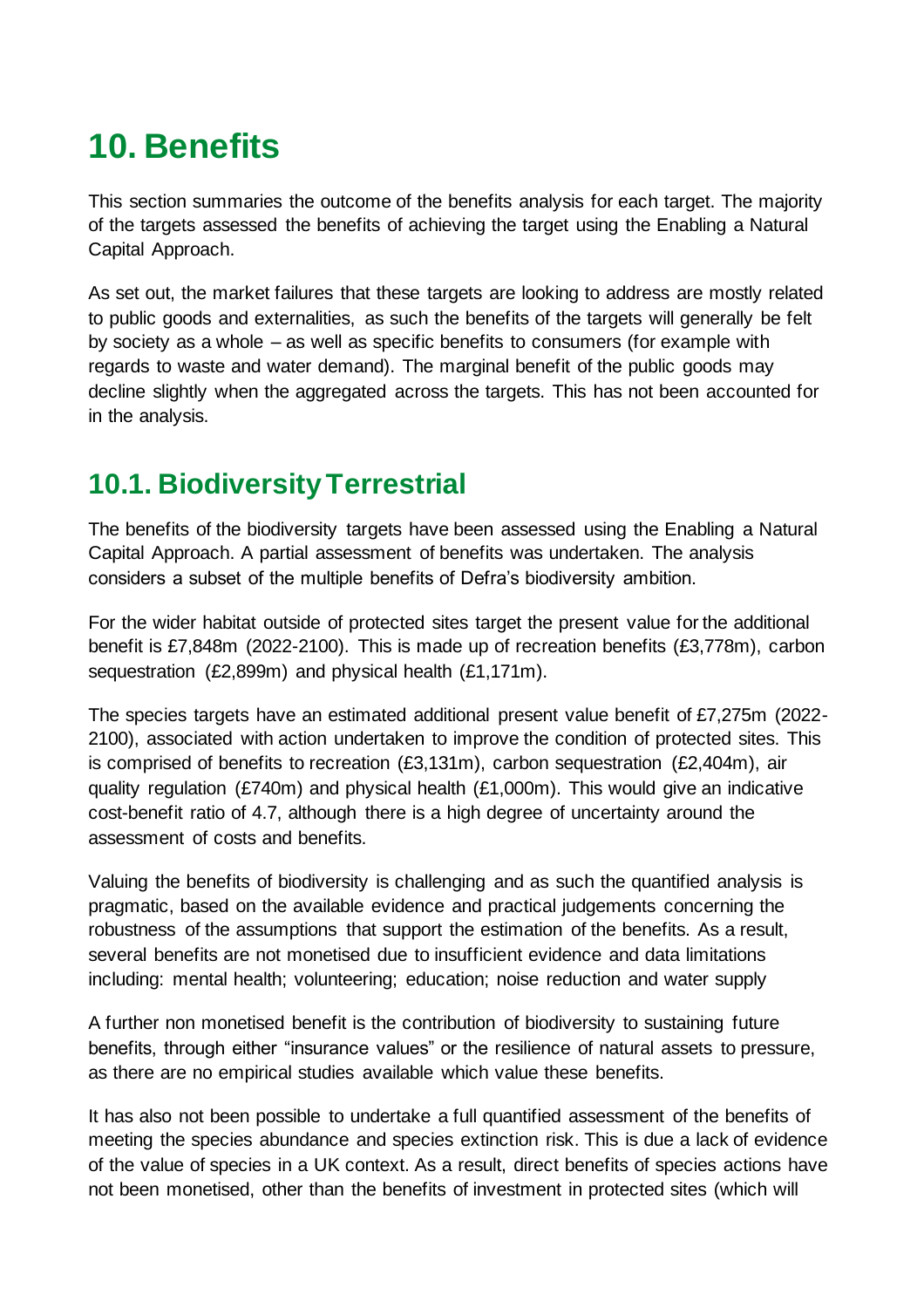contribute towards the species targets), summarised above. Primary research has been commissioned which will attempt to quantify the value of England's species recovery ambitions. The aim is that this will be available for inclusion in the final stage impact assessment.

## <span id="page-29-0"></span>**10.2. Marine**

The nature of the marine target is to bring together and formalise the existing approach to improving the condition of Marine Protected Areas and therefore the benefits of achieving the target are not additional. The management and monitoring policies/actions have been incorporated into the baseline, so no benefits are a direct result on the target being introduced. The benefits of the achieving favourable condition in protected sites can be found in the original impact assessments for the Marine Conservation Zones<sup>14</sup>.

#### <span id="page-29-1"></span>**10.3. Water**

Improving water quality will have benefits for public health and wellbeing, nature recovery, economic growth and productivity, food production and beyond. The benefits of the proposed water targets have been assessed using a natural capital approach.

For achieving the proposed agriculture target, the benefits arise from the reduction of modelled pollutant emissions to air and water. This creates benefits for drinking water quality (reduced treatment cost for public water supply), improved river water quality (amenity), improved fishing, avoided freshwater eutrophication, bathing water quality, and impacts on natural habitat in freshwaters and wetlands. The present value benefit of achieving the agriculture target, to 2037, is £4,225m. Representing benefits in recreation, amenity and non-use value of water (£939m), air quality (£3,096m), carbon savings (£137m), and reduced water resource and treatment costs (£53m). The benefit-cost ratio is 1.98:1.

The proposed abandoned metal mines target, which targets treating metal pollutants from abandoned metal mines, creates benefits for fish, invertebrates, plants and safety for recreational contact, as well as some particular catchments having benefits in informal and in-stream recreation, biodiversity, and angling. The total present value benefits of achieving the abandoned metal mines target, to 2037, is 26m. While from the appraisal period to 2100, the total present value benefits are £184m. The monetised benefit-cost ratio of achieving the abandoned metal mines target, to 2037, is 0.15. However, due to the high initial costs of the abandoned metal mines target, the benefit-cost ratio increases to 0.67:1 when assessed to 2100. There may also be unquantified beneficial impacts on freshwater biodiversity and water-related biodiversity, terrestrial habitats, and marine impacts from reduced outflow of metals to estuaries.

<sup>&</sup>lt;sup>14</sup> https://www.pml.ac.uk/Research/Our\_impact/NC\_IA.pdf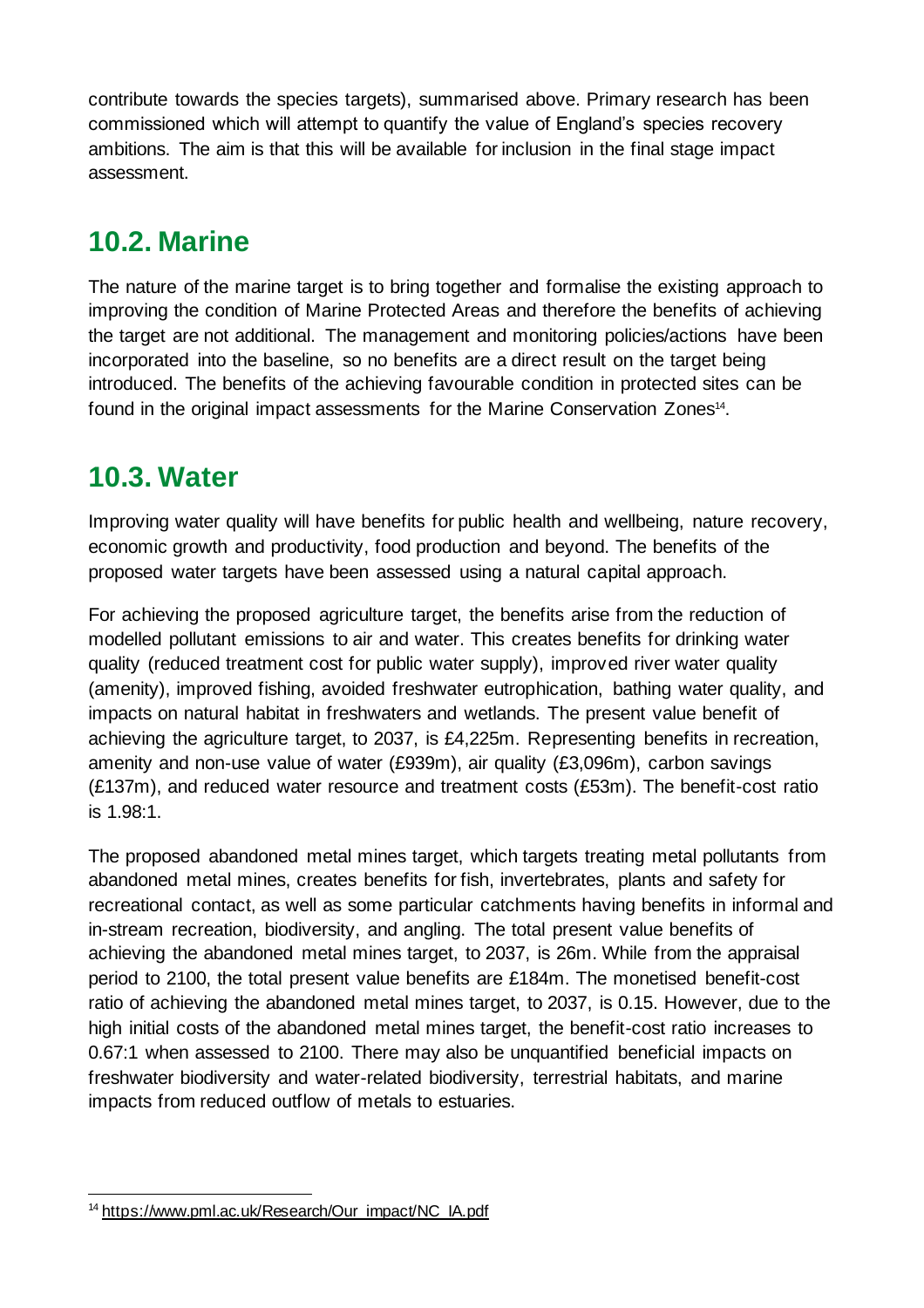The estimated benefits of the abandoned metal mines target in the quantified appraisal are also conservative, in that they omit any assessment of benefit from impacts on the local economies of these catchments, that may arise from pollution abatement. In the special case of the abandoned metal mine in Tyne, ameliorating metal pollution has important implications for the cost and feasibility of dredging and disposal of metal-contaminated sediment which accumulates in deep-water shipping berths. The abandoned metal mine targets would protect existing economic activity in the North-East (Tyne estuary), valued at £660m (PV over 25 years), which is expected to be lost if action is not taken to stop the continued input of target metals.

In calculating the benefits of the wastewater target, it is assumed the benefit of removing phosphorus from wastewater is the same as removing phosphorus from agricultural sources - £39.07/kg of phosphorus removed, as estimated for the agricultural target. The target requires the removal of 3249 tonnes of phosphorus a year from wastewater treatment works discharges, achieved gradually over the period to 2037, delivering a benefit valued at £2,087m. The benefit-cost ratio is 0.72:1. Other benefits may arise but have not been quantified or monetised. Reduced outflow of phosphorus from estuaries to sea may lead to unquantified beneficial impacts on freshwater biodiversity and waterrelated biodiversity, terrestrial habitats, and marine impacts.

The monetised benefits of delivering the proposed water demand target arise from the avoided costs of new water resource infrastructure (reservoirs, desalination plants, interregional transfers systems of pipelines and pumping, water reuse systems, etc) that would otherwise be required to allow consumption levels to be maintained against a background of projected shortages due to population growth, development and climate change. Based again on the cost of similar actions in the Water Resource Management Plans, the total benefit of avoiding the need to undertake new supply schemes amounts to £875m in present value terms to 2037. It is, however, not currently possible to quantify the benefit of improved ecological quality and the amenity and human uses of reducing water demand. The estimated net gain is £706m, a net saving in the cost of achieving the required water supply/demand balance. The impacts are direct costs and benefits (a net benefit) to the water industry, which would be transferred through the regulatory system into savings in customer bills. The benefit-cost ratio is 5.17:1.

The indicative actions to deliver the proposed water targets, to 2037, are estimated to deliver a monetised net present value of £1,821m, with a benefit-cost ratio of 1.34.

## <span id="page-30-0"></span>**10.4. Woodland Cover**

Non-market environmental benefits are mainly modelled in line with Enabling Natural Capital Approach guidance, using published literature sources, with additional methodologies utilised to model the benefits of trees outside woodland.

The estimated total discounted benefit of the preferred option is £23,049m. The rural woodland creation generates the largest discounted social benefits of £14,637 m. This is followed by trees outside of woodland (£6,478m) and Agroforestry (£1,933m).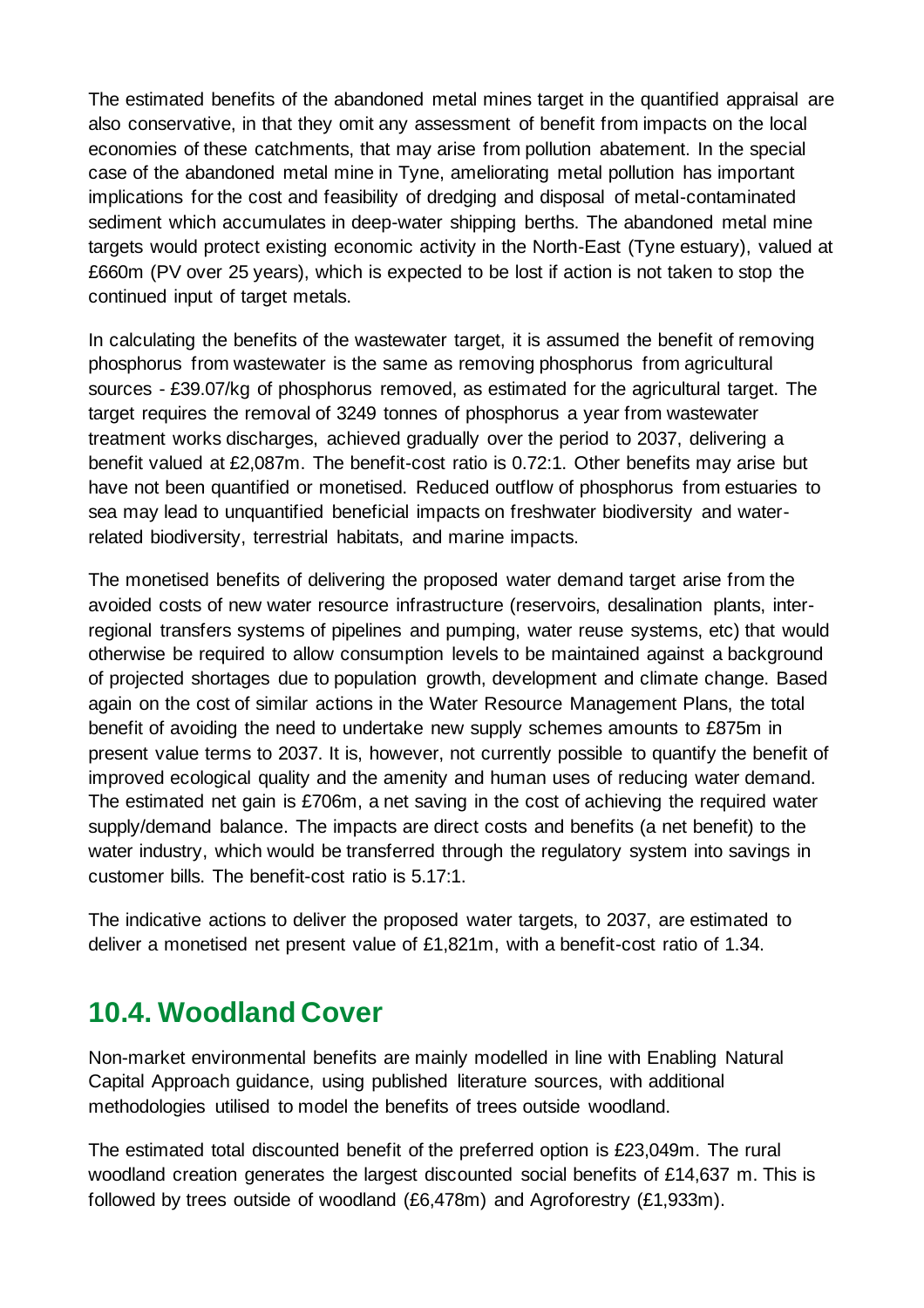The total undiscounted benefit of carbon sequestration is £70,187m compared to noncarbon sequestration total undiscounted benefits is £54,865m. The second largest benefactor of woodland creation is amenity (created entirely by trees outside woodland), estimated to be £36,629m. There is also an estimated £6,443m benefit to air quality, £6,903m to recreational, £2,667m to biodiversity, £583m to landscape, £1,288m to flood management, and £352m benefits to rainfall interception. The final cost-benefit ratio ranges from 3.5 - 3.9.

#### <span id="page-31-0"></span>**10.5. Waste and Resources**

Key environmental benefits from reducing residual waste include reduced greenhouse gas emissions from landfill, incineration, and production of refuse derived fuel, as well as an increase in recycling. Future policies contributing towards the target will also benefit businesses, including through stimulation of the secondary material market driving secondary material price down and increased circularity of resources decreasing producer costs.

The waste target impact assessment contains benefit estimates based on an illustrative future policy pathway and qualitative discussion of the potential benefits of the different lever types that could be used to progress against the target. The total benefit provided by the target is estimated to be £8,183m (this excludes CPR benefits). This estimate of the benefits is made up of £4,169m of landfill emissions savings, £2,502m of other emissions savings (both based on reductions in waste from illustrative future pathway), and £1,512m in savings in collection costs for Local Authorities (from modelled additional household measures). The monetised benefit-cost ratio is 1.79:1.

## <span id="page-31-1"></span>**10.6. Air Quality**

The benefits of Air Quality targets have been assessed using a natural capital approach as set out in the Enabling a Natural Capital Approach guidance. Air pollution is the biggest environmental risk to public health, and also has damaging impacts on labour productivity, amenity and our ecosystems. These detrimental impacts have associated economic and/or social costs (externalities) that are not captured in the market price of the goods or services consumed that produce the pollution. The benefits of improved air quality, compared to the baseline, are monetised using the Defra concentration and emission damage costs. Central values have been used with the low and high values tested as a sensitivity (Low; High). This reflects uncertainty on the valuation of the impact on human health, ecosystem, productivity and building soiling. The actions taken to meet the air quality targets will have associated co-benefits, such as the reduction of emissions of greenhouse gases.

The cumulative benefits from the air target to health, ecosystems, productivity and soiling of buildings from 2023-2040 is £37,891m. The total cumulative benefits, including greenhouse gases co-benefits from 2023-2040 is £135,009m. The preferred option gives a cost benefit ratio (2023-2040) of 5.0:1.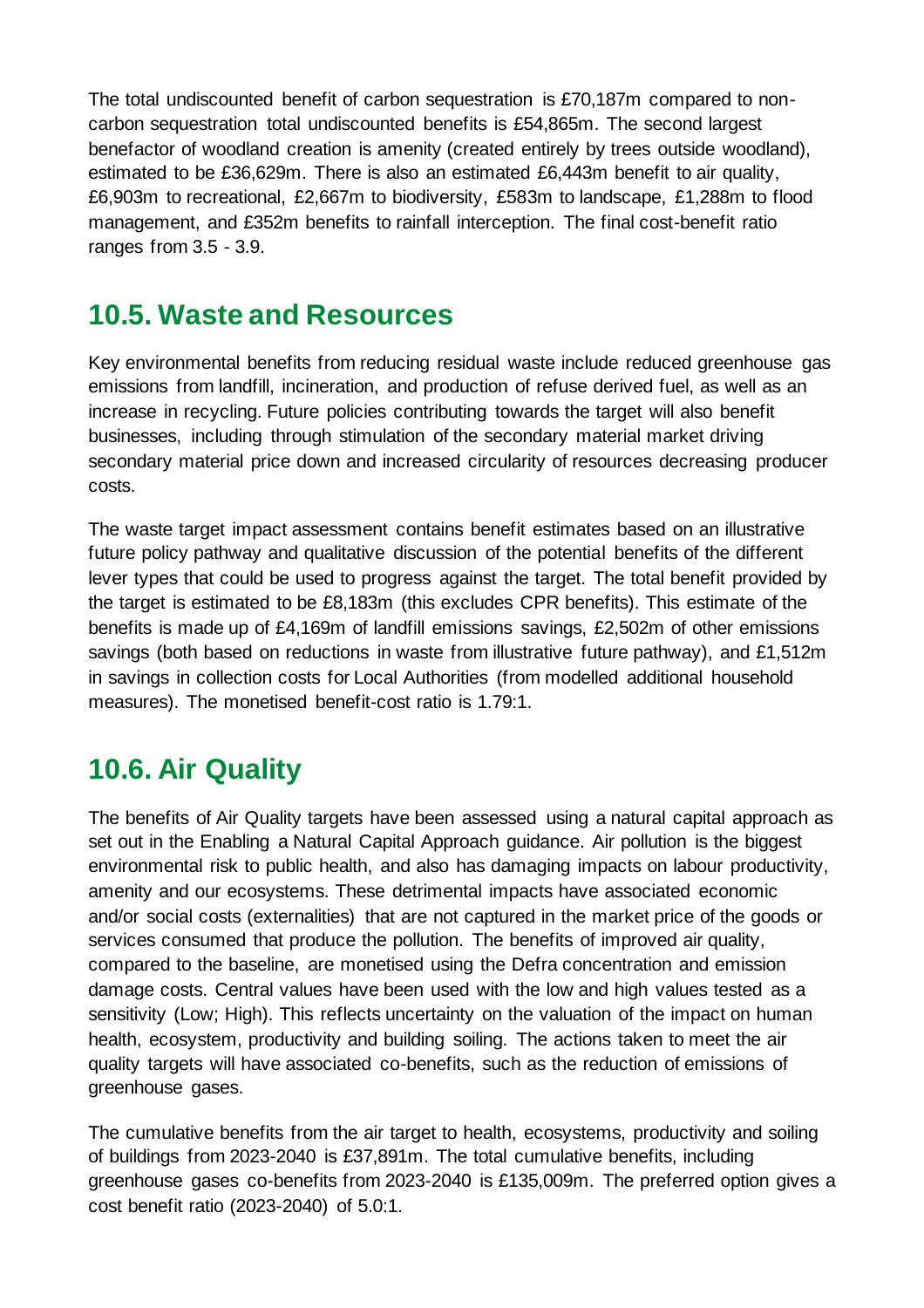# **11. Risks and assumptions**

There are a wide range of risks and assumptions inherent with setting long-term environmental targets. There is a high degree of uncertainty around the science, policy impact, policy pathways and costs. There is also uncertainty over counterfactuals and how outside drivers might affect the achievement of targets.

The impact assessments for the target areas have worked within the risk and uncertainties of their evidence base and presented sensitivity analysis and a clear articulation of the uncertainties around the analysis undertaken. More information on forward planning and threats, challenges and opportunities can be found in the individual target impact assessments and evidence reports.

# <span id="page-32-0"></span>**12. Impact on small and micro businesses**

Due to the scope and scale of the targets, there will be a wide range of impacts on many sectors. Given the uncertainty around exact policy pathways and how the costs will be borne, it is not possible to give an overall assessment on how the targets will impact on small and micro businesses. The impact assessment for each target has set out its impact on small and micro business which is summarised in table 5.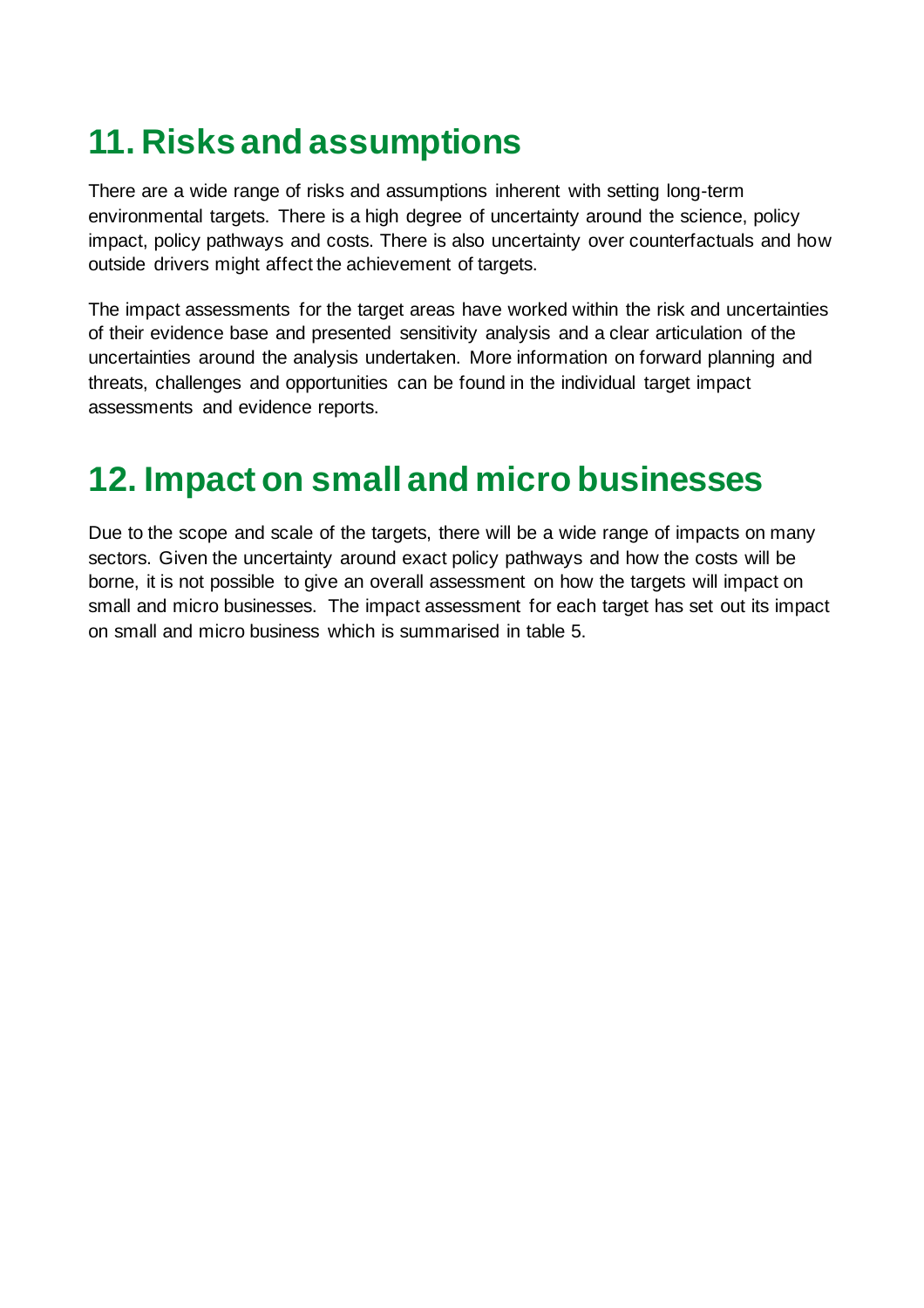#### **Table 4: Small and micro business impacts**

| <b>Target Area</b>                   | <b>Targets</b>                          | <b>Small and Micro Business Assessment</b>                                                                                                                                                                                                                                                                                                                                                                                                                    |
|--------------------------------------|-----------------------------------------|---------------------------------------------------------------------------------------------------------------------------------------------------------------------------------------------------------------------------------------------------------------------------------------------------------------------------------------------------------------------------------------------------------------------------------------------------------------|
| <b>Biodiversity</b>                  | Habitats                                | Small and micro businesses may play a role in taking action to help<br>achieve biodiversity targets, but any action is expected to be largely                                                                                                                                                                                                                                                                                                                 |
|                                      | Species                                 | on a voluntary basis, or due to existing regulatory measures (e.g.,<br>Biodiversity Net Gain). It is not expected that biodiversity targets will<br>place a disproportionate impact on small or micro businesses.                                                                                                                                                                                                                                             |
| <b>Marine</b>                        | <b>MPAs</b>                             | All impacts are captured in the counterfactual and previous impact<br>assessments.                                                                                                                                                                                                                                                                                                                                                                            |
| <b>Water</b>                         | Agriculture                             | Impact on small and micro businesses will be highly dependent on<br>the policy pathway. Any regulation, however, if implemented, will<br>require its own impact assessment.                                                                                                                                                                                                                                                                                   |
|                                      | Wastewater:<br><b>Phosphorus Target</b> | Direct cost will fall entirely on large sewerage companies. There will<br>be indirect bill impacts for all water bill paying customers.                                                                                                                                                                                                                                                                                                                       |
|                                      | <b>Abandoned Metal</b><br><b>Mines</b>  | Cost will likely fall on government. Negligible impact on small and<br>micros businesses.                                                                                                                                                                                                                                                                                                                                                                     |
|                                      | <b>Water Demand</b>                     | Costs to be small and directly on large water companies. No<br>disproportionate effect on small/micro businesses.                                                                                                                                                                                                                                                                                                                                             |
| Woodland<br>Cover                    | Canopy/tree cover                       | Costs of woodland cover target to be funded by government funding<br>and private finance. The target does not itself lead to any direct<br>costs to business. Any landowner could plant trees in support of the<br>target, including small and micro businesses. As such, many small<br>and micro businesses would technically be able to apply. These<br>businesses would be fully re-imbursed for any actual tree planting<br>costs through grant payments. |
| <b>Air Quality</b>                   | Population<br>Exposure                  | Policy pathways are highly illustrative so difficult to conclude who<br>will necessarily incur costs. It is possible that businesses may have                                                                                                                                                                                                                                                                                                                 |
|                                      | Concentration                           | to install or acquire new equipment to adapt to new regulation. Any<br>regulation, however, will require its own impact assessment.                                                                                                                                                                                                                                                                                                                           |
| <b>Waste and</b><br><b>Resources</b> | <b>Residual Waste</b>                   | It is not expected for small and micro businesses to be<br>disproportionately affected by future policies contributing towards<br>the target. Exact impacts will depend on the future policies<br>implemented, which will be subject to future consultation and<br>corresponding economic assessment of costs, including small and<br>micro business assessments.                                                                                             |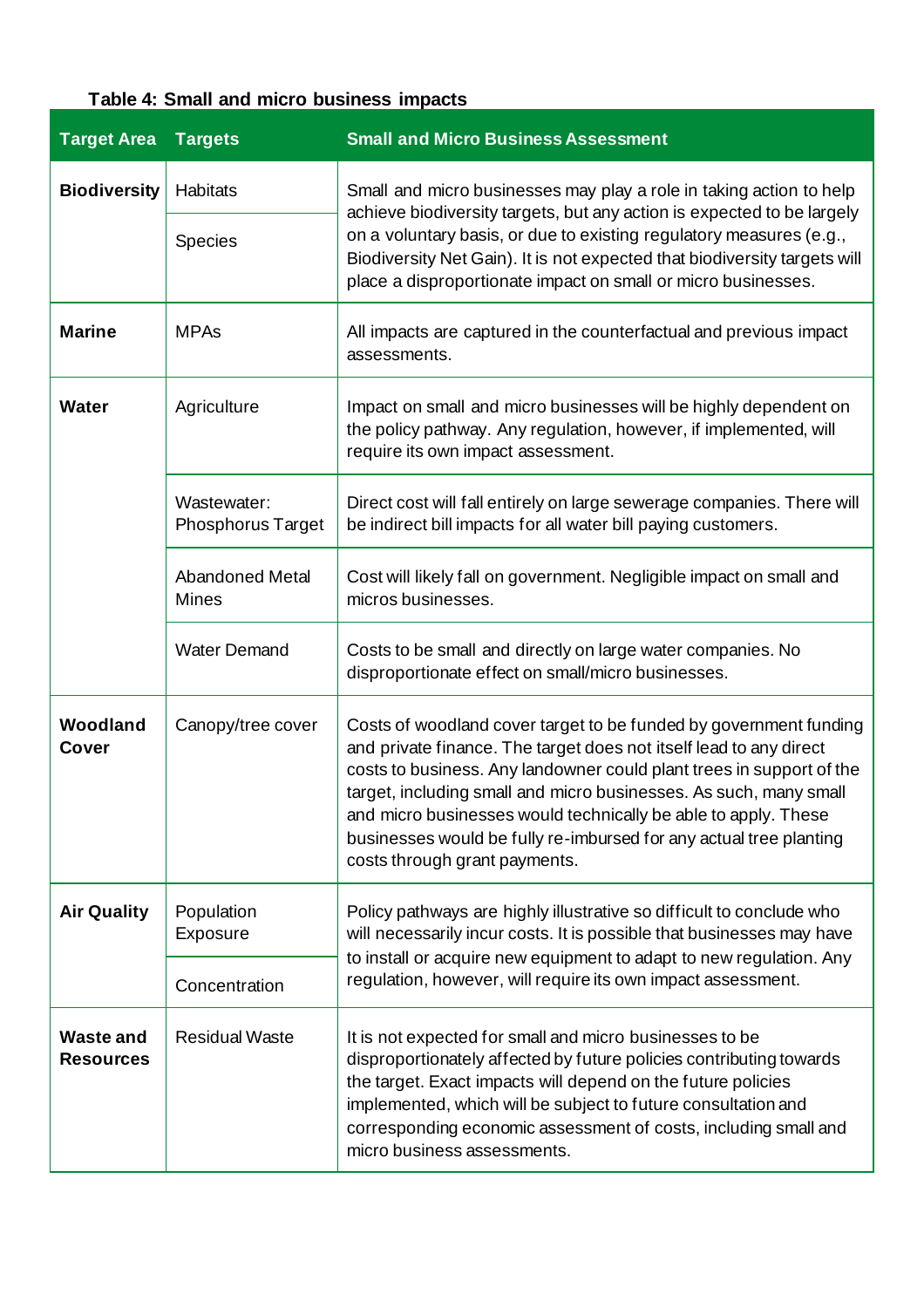# <span id="page-34-0"></span>**13. Wider impact and direct costs to business**

Each impact assessment assesses the wider impacts relevant for the analysis and the nature of the target. As a whole, the target package is designed to help provide clarity and long-term certainty to effected sectors and individuals enabling innovation and adaptation in the most cost-effective way.

The setting of targets themselves will not have an effect on markets except as set out above in terms of setting long terms certainty and direction. As polices are developed to ensure that targets are achieved, individual policies will be assessed to establish if there are any impacts on competition.

# <span id="page-34-1"></span>**14. A summary of the potential trade implications of measures**

Each of the individual impact assessments assesses whether there will be any trade implications of the targets – however at an aggregate level, the establishment of targets themselves will not have any trade implications. As policies are implemented to achieve targets further assessments will be undertaken to establish any trade implications.

# <span id="page-34-2"></span>**15. Monitoring and evaluation**

Both the HM Treasury Green Book and the Magenta Book identify the importance of monitoring and evaluation across the policy cycle. The policy cycle, framed as ROAMEF (Rationale, Objectives, Appraisal, Monitoring, Evaluation, Feedback) outlines the importance of having robust practices in place to monitor and evaluate the implementation of policies, and how monitoring and evaluation can feed into the policy development process.

Within the context of environmental policies, there are particular and complex challenges in assessing policy impact. These include the uncertainty over future environmental scenarios, potential interactions between policies leading to additional impacts and the large number of actors (e.g., public and private sector, local communities, households etc.) involved in the maintenance and enhancement of the natural environment. Robust monitoring techniques are required to help to assess the evolution of ecological and biological conditions of the environment and how much of these changes are attributable to specific policies. Robust policy evaluation will provide evidence to enable a clear understanding of what is effective in achieving policy outcomes.

The Environment Act 2021 creates a new statutory cycle of monitoring, planning and reporting. Long-term targets will be supported by interim targets, which will set a five-year trajectory towards meeting the long-term targets. The government will be required to review our Environmental Improvement Plan at least every five years. The government will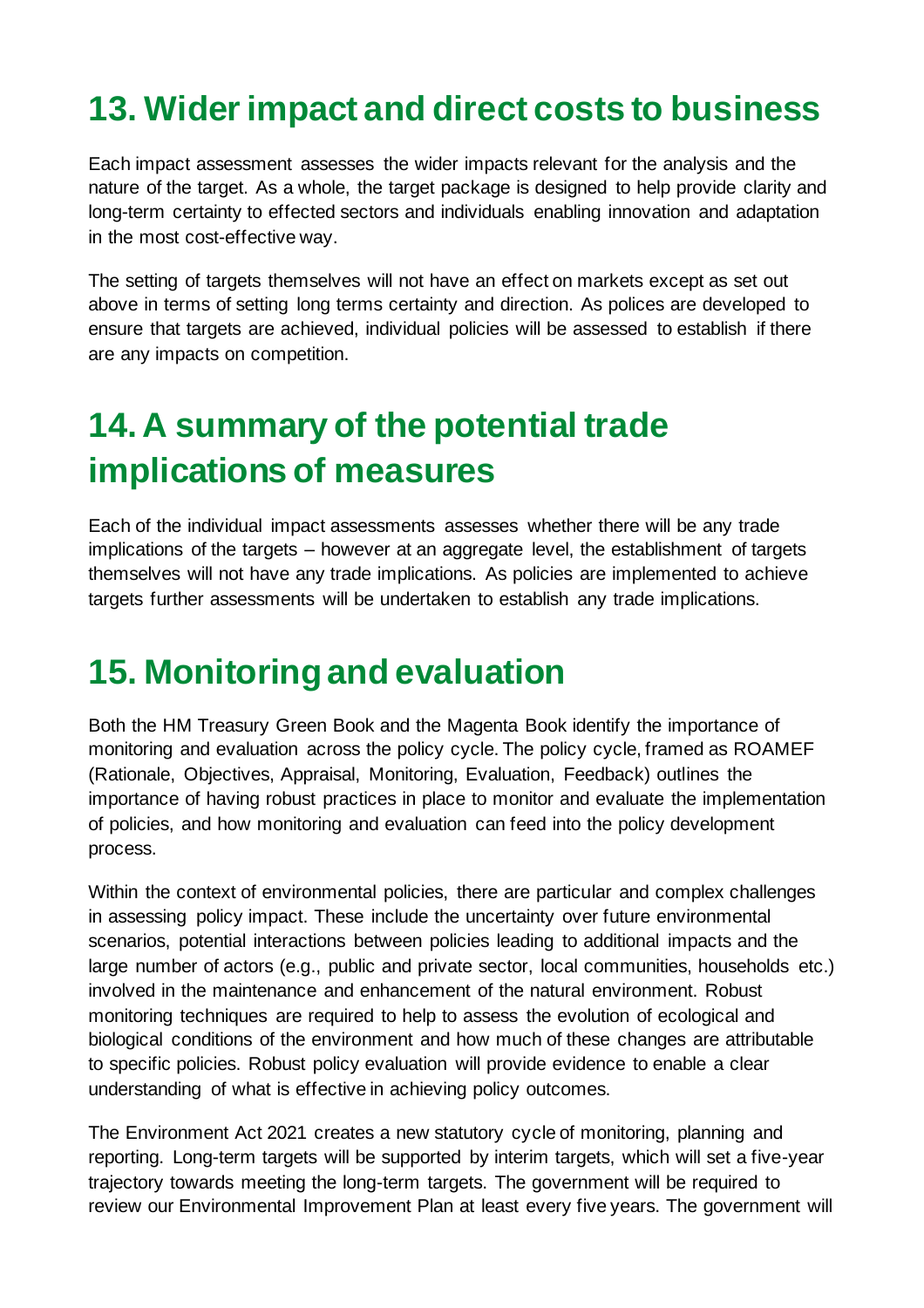also have to report annually on what it has done to implement the Environmental Improvement Plan and on whether the natural environment (or particular aspects of it) has improved. The annual report will consider the progress that has been made towards meeting interim and long-term targets. This will allow for an ongoing assessment of whether the government is on track to meet its longer-term target ambitions. The Office for Environmental Protection, will have to report annually on the progress that has been made in improving the natural environment in accordance with the Environmental Improvement Plan and on progress towards meeting targets.

Further detail on how each of the targets will be monitored and evaluated can be found in the individual target impact assessment annexes.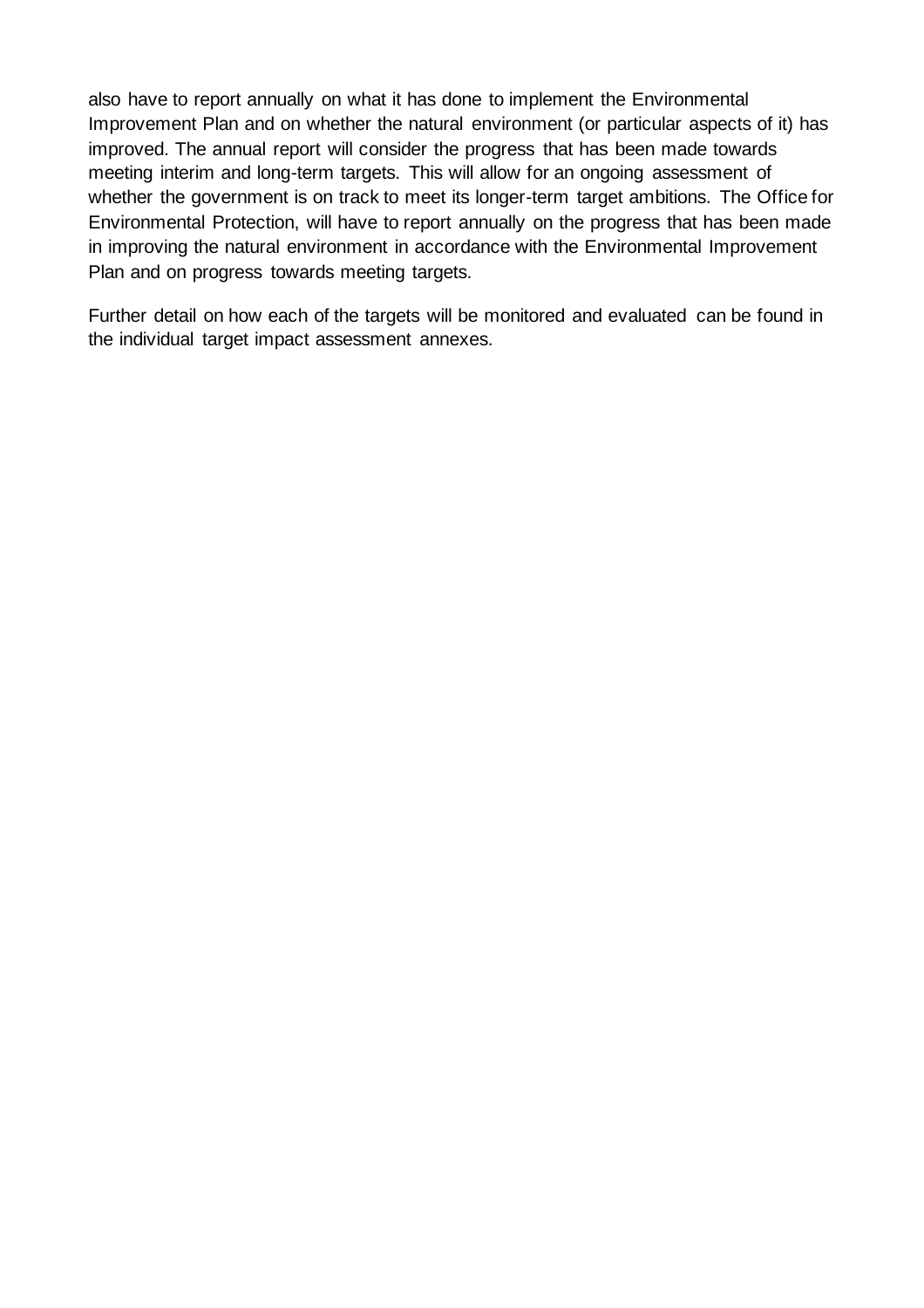# **Annex A: Counterfactual analysis by target areas**

The table provides an overview of counterfactual assumptions for each target area. Presenting current trends and main assumptions related to a "do nothing" option – this is a summary of all assumptions and for further detail please refer to specific areas Impact Assessments included in the annex of this document.

| <b>Target Area</b>  | <b>Target</b>  | <b>Baseline Assumption</b>                                                                                                                                                                                                                                      |
|---------------------|----------------|-----------------------------------------------------------------------------------------------------------------------------------------------------------------------------------------------------------------------------------------------------------------|
| <b>Biodiversity</b> | <b>Habitat</b> | Assume continuation of the current rate of delivery is<br>approximately 16,595 ha of habitat per annum.                                                                                                                                                         |
|                     |                | Over the 20-year target period it is estimated that in the<br>absence of a legally binding wider habitats target<br>approximately 331,900 hectares of habitat will be<br>created or restored.                                                                   |
|                     | <b>Species</b> | In the 2021/22 financial year an estimated £577m will<br>be spent on actions which support species outcomes;<br>This is used as the estimation of baseline annual<br>spending under the status quo.                                                             |
| <b>Marine</b>       | <b>MPAs</b>    | The UK network of marine protected areas has been<br>designated and management measures are in the<br>process of implementation to ensure that these areas<br>are managed to achieve favourable condition status, as<br>legally required by designation orders. |
| <b>Water</b>        | Agriculture    | Counterfactual includes the current required uptake<br>(85%) of pollution-mitigation practices on farms.<br>Compliance levels, however, are known to be lower<br>than this.                                                                                     |
|                     |                | Land use, cropping, stocking and management<br>practices on farms is assumed to continue unchanged<br>in the counterfactual throughout the appraisal period.                                                                                                    |
|                     | Wastewater     | Water companies are committed in the Asset<br>Management Plan (AMP) 7 period to reducing<br>phosphorus levels by around 50% by 2027.                                                                                                                            |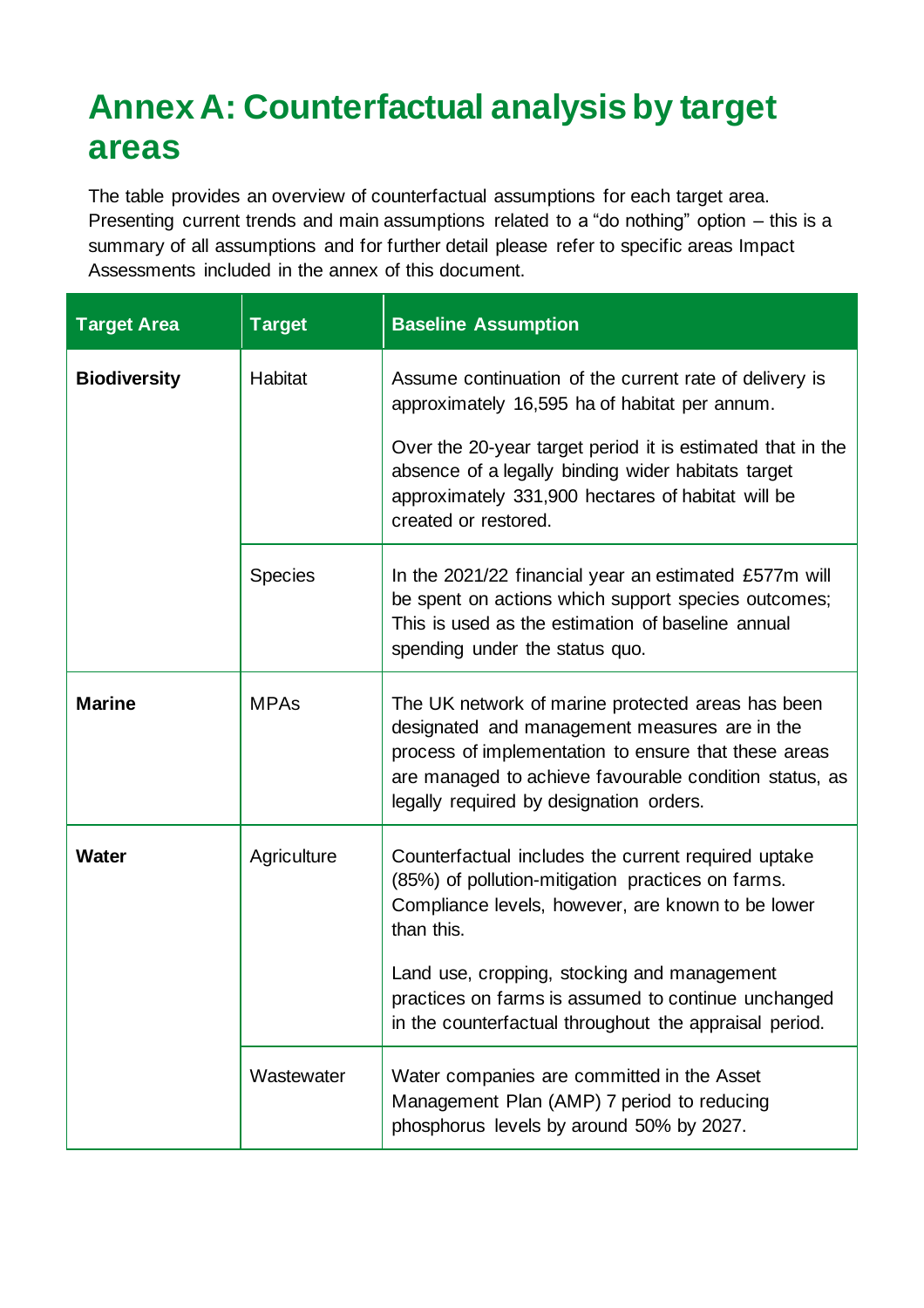|                                      | Abandoned<br>metal mines | As mine operators cannot be held liable for permitting<br>water pollution from mines abandoned before 2000,<br>and most mines were abandoned before the 20th<br>Century, emissions continue and may increase with<br>climate change.                                                                                                     |
|--------------------------------------|--------------------------|------------------------------------------------------------------------------------------------------------------------------------------------------------------------------------------------------------------------------------------------------------------------------------------------------------------------------------------|
|                                      | Water<br>Demand          | Analysis completed for the 'Environment Agency's<br>National Framework for Water Resources' assumes<br>that actions in the latest round of WRMPs (Water<br>Resources Management Plans) are implemented up to<br>2025. Between 2020 and 2025, water companies have<br>planned to:                                                         |
|                                      |                          | Reduce leakage on average by 19%.                                                                                                                                                                                                                                                                                                        |
|                                      |                          | Reduce domestic water consumption on<br>average from 138 I/h/d to 132 I/h/d.                                                                                                                                                                                                                                                             |
|                                      |                          | Develop 145 MI/d of new sources (such as<br>reservoirs, water re-use schemes and<br>desalination plants).                                                                                                                                                                                                                                |
|                                      |                          | Significantly increase resilience to drought.                                                                                                                                                                                                                                                                                            |
| <b>Woodland Cover</b>                | Canopy/Tree<br>cover     | Tree planting will likely revert to current levels of<br>roughly 2,100 ha per year from 2025 onwards, once<br>NCF funding is exhausted.                                                                                                                                                                                                  |
| <b>Waste and</b><br><b>Resources</b> | Residual<br>Waste        | Future Waste Arisings model forecasted total waste<br>generation figures. This forecast was converted into a<br>forecast of residual waste alone using predicted<br>recycling rates, as outlined below.                                                                                                                                  |
|                                      |                          | For Waste from households (WfH) the recycling rate is<br>kept flat from the 2019 rate at 45.5% in the absence of<br>any further policy interventions. This is consistent with<br>historic data, where the WfH recycling rate has<br>remained steady around 44% to 45% since 2012/13.                                                     |
|                                      |                          | For Non-household municipal waste (NHM), the non-<br>residual rate from 2019 is kept flat at 53.1% across all<br>years in absence of any further policy interventions.<br>This is consistent with historic data, where the NHM<br>non-residual rate has remained steady at around 53%<br>to 53.3% since 2016. For non-MSW commercial and |